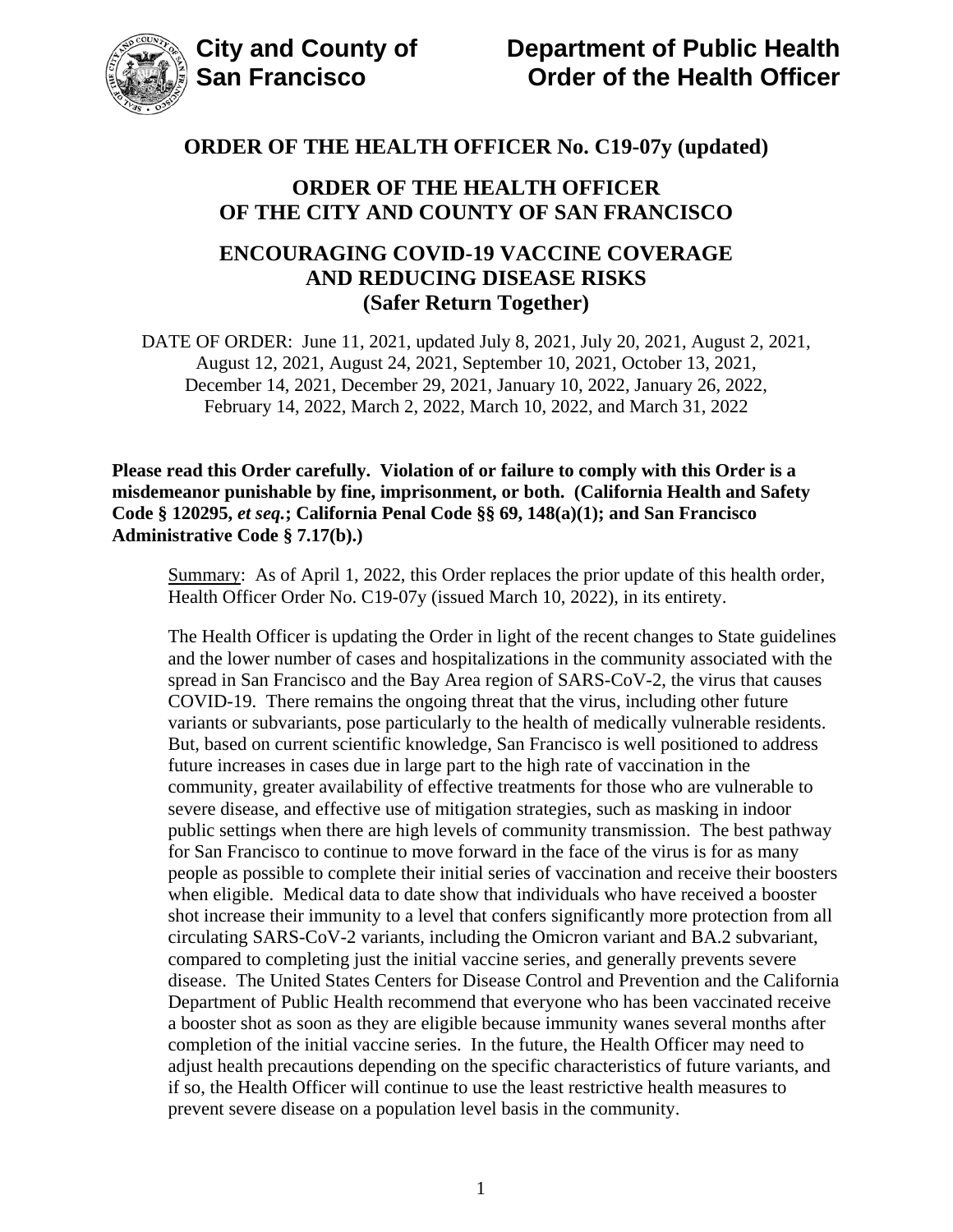



Even though a high percentage of people are vaccinated in San Francisco and the Bay Area region and a significant percentage are boosted against the virus that causes COVID-19, there remains a risk that people may come into contact with others who have COVID-19 when outside their residence, particularly during periods of high community transmission. Many COVID-19 infections are caused by people who have no symptoms of illness. Also, there are people in San Francisco who have not completed their initial vaccine series or who are not yet boosted or eligible to receive a Booster, including children under five years old, and people who are immuno-compromised and may be particularly vulnerable to infection and disease.

Based on current health conditions and balancing those considerations with acknowledgement that there remains ongoing risk to vulnerable populations and the potential for future surges, this Order transitions face covering guidelines to an individual risk-focused approach. In this Order the Health Officer recommends that individuals wear a Well-Fitted Mask in indoor public settings based on three factors. First, you should consider your own risk tolerance. Second, you should consider the overall level of community transmission, such as when future variants occur (*e.g.*, the higher the rate of community transmission, the more seriously you should consider wearing a mask in indoor public settings). Third, you should consider whether you or someone with whom you work or live is at risk of severe disease.

At the same time, wearing a Well-Fitted Mask is still required under federal and state health rules in certain settings, including: on public transportation and in indoor public transportation facilities (at least through April 18); in emergency shelters and cooling centers; in healthcare settings; in state and local correctional facilities and detention centers; in homeless shelters; and in long term care settings and adult and senior care facilities. A copy of the current CDPH masking order is available online at [www.cdph.ca.gov/Programs/CID/DCDC/Pages/COVID-19/guidance-for-face](https://www.cdph.ca.gov/Programs/CID/DCDC/Pages/COVID-19/guidance-for-face-coverings.aspx)[coverings.aspx.](https://www.cdph.ca.gov/Programs/CID/DCDC/Pages/COVID-19/guidance-for-face-coverings.aspx)

This Order maintains the requirement, layered on top of the recently revised CDPH health orders, for (1) Personnel working in designated High-Risk Settings—meaning general acute care hospitals, skilled nursing facilities, intermediate care facilities, residential care facilities for the elderly, homeless shelters, and jails, all as further defined below—as well as (2) Personnel working in other higher-risk settings—including adult care facilities, adult day programs, dental offices, home health care workers, and pharmacists, and (3) Personnel who routinely visit hospitals as part of their work and are part of the City's first responder medical care system, such as firefighters, paramedics and emergency medical technicians—to both receive the full initial course of vaccination and, once they are eligible, to receive a Booster. But, based on changed health conditions including the ebbing of the previous Omicron surge, the lower number of cases and hospitalizations in the community, high levels of vaccination, availability of effective treatments, and reduced outbreak risk as determined by federal, state, and local public health officials, Personnel who are not permanently stationed or regularly assigned to High-Risk Settings but who in the course of their duties may enter or work in High-Risk Settings on an intermittent or occasional basis or for short periods of time (such as police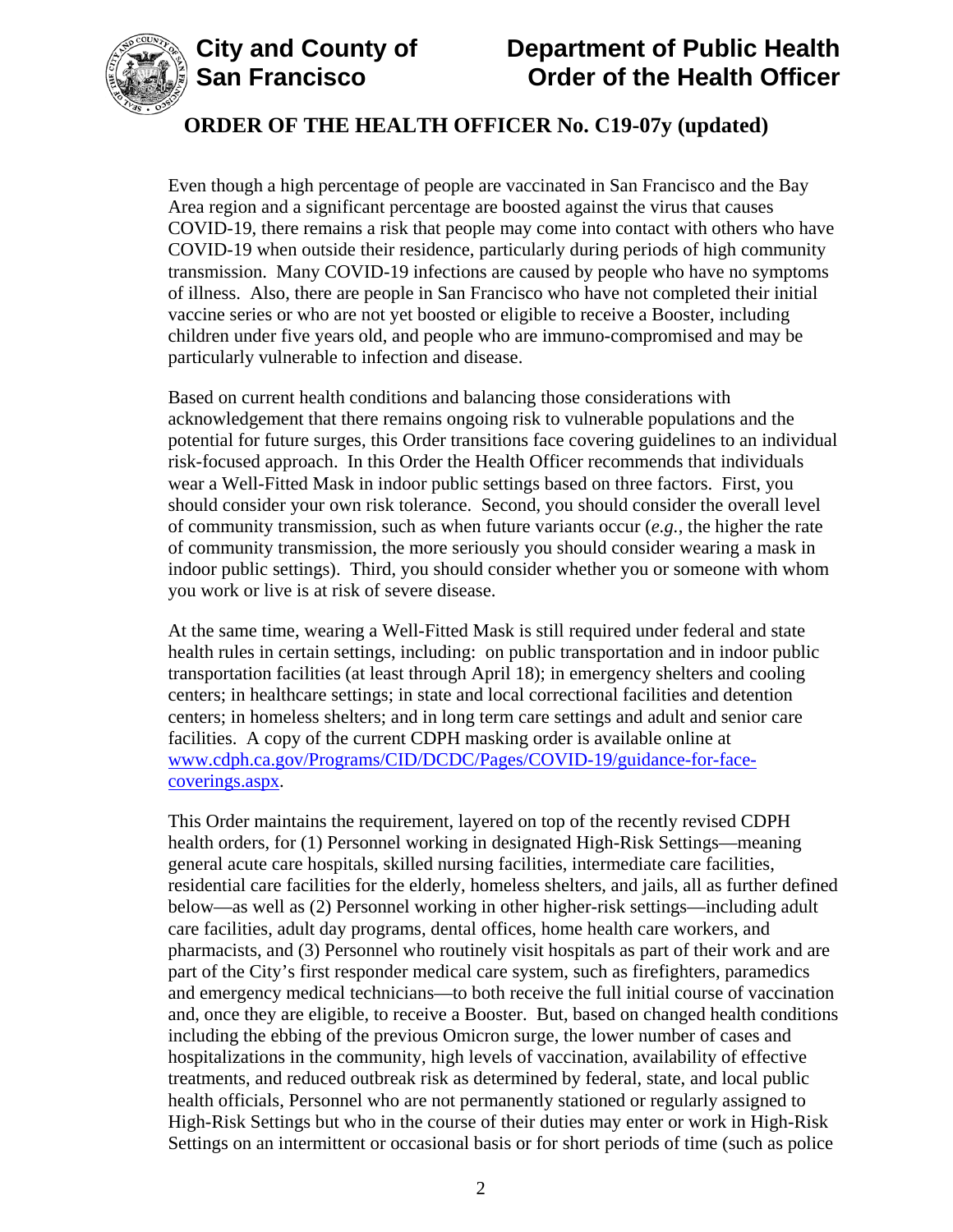

and lawyers who visit people in the jails) are no longer required to receive a Booster, but are strongly encouraged to do so. And, firefighters, paramedics, and EMTs now have until June 30, 2022 to receive a Booster. Additionally, Personnel at homeless shelters (other than congregate living health facilities) are no longer required to receive a Booster, but are strongly encouraged to do so.

On March 17, 2022, the State of California announced that beginning on April 1, 2022, it will no longer require that people attending Indoor Mega-Events (*i.e.*, events with 1,000 or more attendees) provide proof of vaccination or negative testing to gain entry. Instead, the State will strongly recommend that venues hosting Indoor Mega-Events continue to impose that requirement. This Order aligns with the change in State rules for Indoor Mega-Events.

And this Order maintains other minimum COVID-19 safety requirements on businesses and governmental entities, such as a general requirement to report outbreaks in the workplace.

#### **UNDER THE AUTHORITY OF CALIFORNIA HEALTH AND SAFETY CODE SECTIONS 101040, 101085, AND 120175, THE HEALTH OFFICER OF THE CITY AND COUNTY OF SAN FRANCISCO ORDERS:**

1. Definitions.

For purposes of this Order, the following initially capitalized terms have the meanings given below.

- a. *Booster*. A "Booster" means an additional dose of a vaccine authorized to prevent COVID-19 by the FDA, including by way of an emergency use authorization, or by the World Health Organization (WHO), for which a person is Booster-Eligible. Consistent with CDC and CDPH guidance, either the Pfizer-BioNTech (Comirnaty) or Moderna (Spikevax) COVID-19 vaccine is preferred for the Booster.
- b. *Booster-Eligible*. A person is "Booster-Eligible" once they meet criteria to receive a Booster under CDC guidance. For example, as of the date of issuance of this update to the Order, individuals who are 18 or older may receive a booster of the Pfizer-BioNTech (Comirnaty), Moderna (Spikevax), or Johnson & Johnson's Janssen COVID-19 vaccine at least five months after receiving a second dose of the Pfizer-BioNTech (Comirnaty) or Moderna (Spikevax) COVID-19 vaccine or two months after receiving the single dose Johnson & Johnson's Janssen COVID-19 vaccine, and adolescents who are 12 to 17 years old may receive a booster of the Pfizer-BioNTech vaccine at least five months after their second dose of that vaccine. Consistent with CDC guidance (available online at [www.cdc.gov/coronavirus/2019](https://www.cdc.gov/coronavirus/2019-ncov/vaccines/booster-shot.html) [ncov/vaccines/booster-shot.html\)](https://www.cdc.gov/coronavirus/2019-ncov/vaccines/booster-shot.html), anyone who received a WHO-authorized vaccine or a combination of vaccines should receive the Pfizer-BioNTech (Comirnaty) vaccine as their booster pursuant to the timing listing in that guidance. Those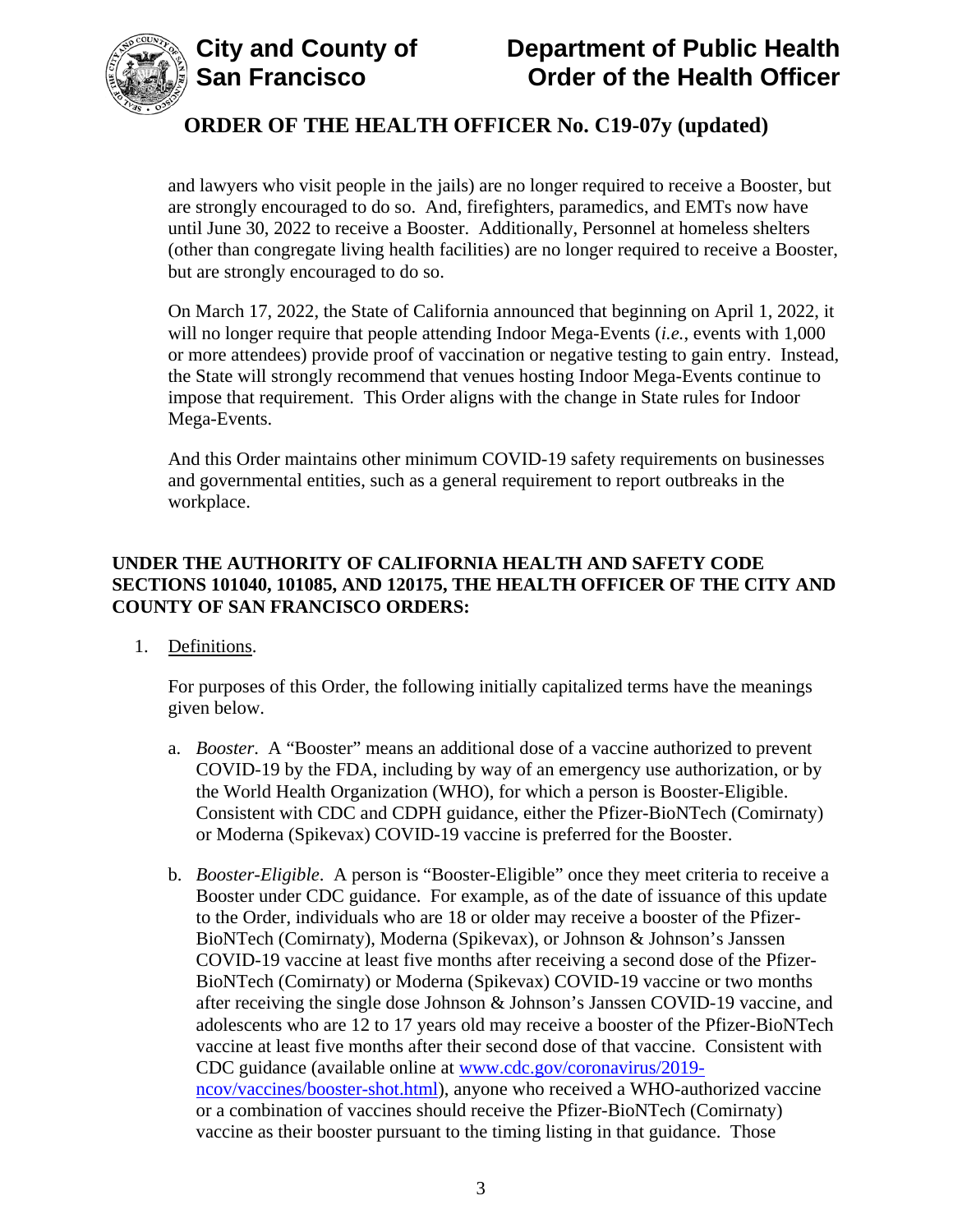

# **City and County of County of Department of Public Health<br>
San Francisco Corder of the Health Officer Order of the Health Officer**

# **ORDER OF THE HEALTH OFFICER No. C19-07y (updated)**

preferences apply to all initial vaccination series, regardless of which vaccine an individual received. The CDC has been frequently updating booster eligibility. More up-to-date information on booster eligibility may be found online at [www.sfcdcp.org/boosters,](https://www.sfcdcp.org/boosters) and individuals, Businesses, and governmental entities are urged to stay informed about changes.

- c. *Business*. A "Business" includes any for-profit, non-profit, or educational entity, whether a corporate entity, organization, partnership or sole proprietorship, and regardless of the nature of the service, the function it performs, or its corporate or entity structure.
- d. *Cal/OSHA*. "Cal/OSHA" means the California Department of Industrial Relations, Division of Occupational Safety and Health, better known as Cal/OSHA.
- e. *CDC*. "CDC" means the United States Centers for Disease Control and Prevention.
- f. *CDPH.* "CDPH" means the California Department of Public Health.
- g. *Close Contact*. "Close Contact" means being within six feet of a Person With COVID-19 for a total of 15 minutes or more in a 24-hour period while the person is contagious. In turn, a "Person With COVID-19" means a person who tests positive for the virus that causes COVID-19 (SARS-CoV-2) or has been clinically diagnosed with COVID-19 by a healthcare provider. A person is no longer considered a Person With COVID-19 once all of the following occur: (a) at least one day (*i.e.*, 24 hours) has passed since their last fever (without use of fever-reducing medications), and (b) there has been improvement of other symptoms, and (c) at least five days have passed since symptoms first appeared. A person who tested positive for COVID-19 but never had symptoms is no longer considered a Person With COVID-19 five days after the date of their first positive test. The person is considered contagious if they *either* (i) had symptoms, from 48 hours before their symptoms began until at least five days after the start of symptoms, *or* (ii) did not have symptoms but learned they were COVID-19 positive from a test, from 48 hours before their COVID-19 test was collected until five days after they were tested.
- h. *County*. The "County" means the City and County of San Francisco.
- i. *COVID-19*. "COVID-19" means coronavirus disease 2019, the disease caused by the SARS-CoV-2 virus and that resulted in a global pandemic.
- j. *DPH*. "DPH" means the San Francisco Department of Public Health.
- k. *DPH Core Guidance*. "DPH Core Guidance" means the webpage and related materials titled *Core Guidance for COVID-19* that DPH regularly updates and includes health and safety recommendations for individuals and Businesses as well as web links to additional resources, available online at [sf.gov/information/core](https://sf.gov/information/core-guidance-covid-19)[guidance-covid-19.](https://sf.gov/information/core-guidance-covid-19)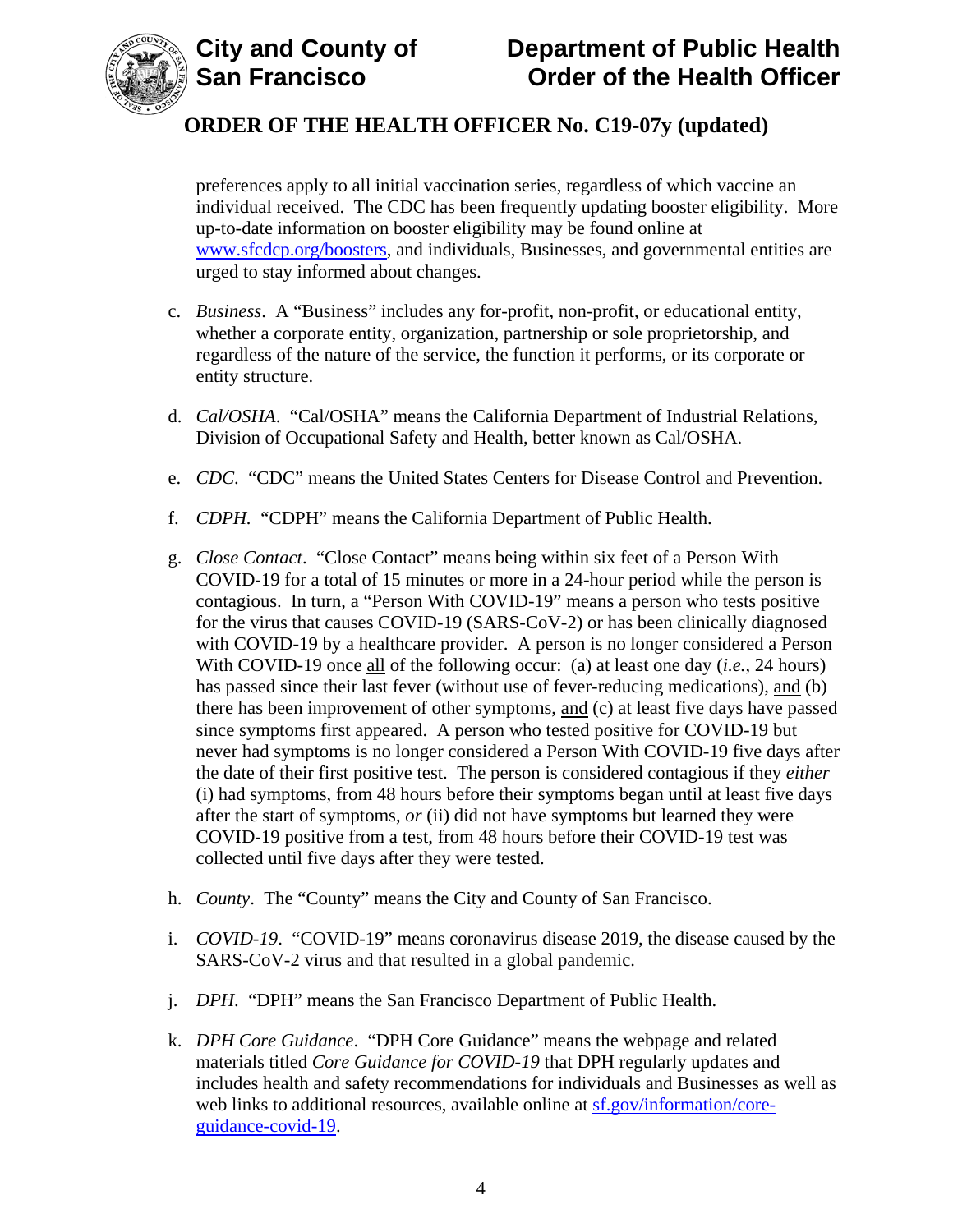

- l. *Face Covering Requirements*. "Face Covering Requirements" means the limited requirements to wear a Well-Fitted Mask (i) under federal or state law including, but not limited to, California Department of Public Health guidance and Cal/OSHA's regulations; (ii) in indoor common areas of homeless shelters, emergency shelters, and cooling centers, except while sleeping, showering, engaged in personal hygiene that requires removal of face coverings, or actively eating or drinking; (iii) in indoor common areas of jails except while sleeping, showering, engaged in personal hygiene that requires removal of face coverings, or actively eating or drinking; and (iv) under Section 3(b), below and Appendix A, attached to the Order. If a separate state, local, or federal order or directive imposes different face covering requirements, including requirements to wear respirators or surgical masks in certain settings, the more health protective requirement applies.
- m. *FDA*. "FDA" means the United States Food and Drug Administration.
- n. *Fully Vaccinated*. "Fully Vaccinated" has the same meaning as the newer term "Vaccinated with a Complete Initial Series," defined below. Because other preexisting Health Officer orders and directives and other DPH or County guidance materials may still use the term Fully Vaccinated that term continues to be defined in this Order.
- o. *Health Officer*. "Health Officer" means the Health Officer of the City and County of San Francisco.
- p. *High-Risk Settings*. "High-Risk Settings" means certain care or living settings involving many people, including many congregate settings, where vulnerable populations reside out of necessity and where the risk of COVID-19 transmission is high, consisting of general acute care hospitals, skilled nursing facilities (including subacute facilities), intermediate care facilities, residential care facilities for the elderly, homeless shelters, and jails (including, but not limited to, the Juvenile Justice Center Juvenile Hall).
- q. *Household*. "Household" means people living in a single Residence or shared living unit. Households do not refer to individuals who live together in an institutional group living situation such as in a dormitory, fraternity, sorority, monastery, convent, or residential care facility.
- r. *Mega-Event*. "Mega-Event" means an event with either more than 1,000 people attending indoors or more than 10,000 people attending outdoors. As provided in the State's Post-Blueprint Guidance, a Mega-Event may have either assigned or unassigned seating, and may be either general admission or gated, ticketed and permitted events.
- s. *Personnel*."Personnel" means the following people who provide goods or services associated with a Business in the County: employees; contractors and sub-contractors (such as those who sell goods or perform services onsite or who deliver goods for the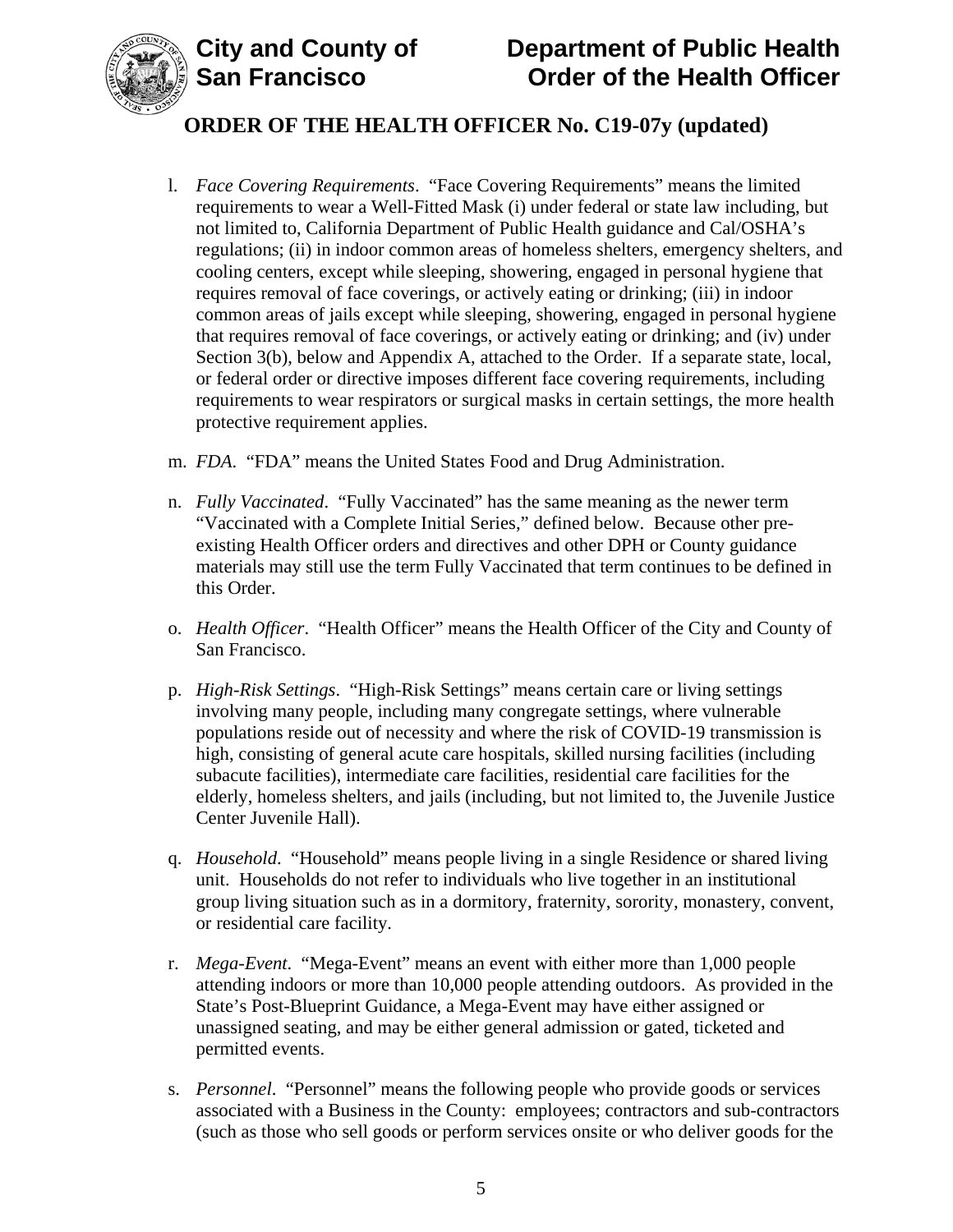

Business); independent contractors; vendors who are permitted to sell goods onsite; volunteers; and other individuals who regularly provide services onsite at the request of the Business. "Personnel" includes "gig workers" who perform work via the Business's app or other online interface, if any.

- t. *Qualifying Medical Reason*. "Qualifying Medical Reason" means a medical condition or disability recognized by the FDA or CDC as a contra-indication to COVID-19 vaccination.
- u. *Religious Beliefs*. "Religious Beliefs" means a sincerely held religious belief, practice, or observance protected by state or federal law.
- v. *Residence*. "Residence" means the location a person lives, even if temporarily, and includes single-family homes, apartment units, condominium units, hotels, motels, shared rental units, and similar facilities. Residences also include living structures and outdoor spaces associated with those living structures, such as patios, porches, backyards, and front yards that are only accessible to a single family or Household.
- w. *Schools*. "Schools" mean public and private schools operating in the County, including independent, parochial, and charter schools.
- x. *State's Post-Blueprint Guidance*. The "State's Post-Blueprint Guidance" means the guidance entitled "Beyond the Blueprint for Industry and Business Sectors" that the California Department of Public Health issued on May 21, 2021 and updated as of March 17, 2022, including as the State may further extend, update or supplement that guidance in the future. (See [www.cdph.ca.gov/Programs/CID/DCDC/](http://www.cdph.ca.gov/Programs/CID/DCDC/Pages/COVID-19/Beyond-Blueprint-Framework.aspx) [Pages/COVID-19/Beyond-Blueprint-Framework.aspx.](http://www.cdph.ca.gov/Programs/CID/DCDC/Pages/COVID-19/Beyond-Blueprint-Framework.aspx))
- y. *Test* and *Tested*. "Tested" means to have a negative test (a "Test") for the virus that causes COVID-19 within the applicable timeframe as listed in this Order. Both nucleic acid (including polymerase chain reaction (PCR)) and antigen tests are acceptable. The following are acceptable as proof of a negative COVID-19 test result: a printed document (from the test provider or laboratory) or an email, text message, webpage, or application (app) screen displayed on a phone or mobile device from the test provider or laboratory. The information should include person's name, type of test performed, negative test result, and date the test was administered. If any state or federal agency uses a more restrictive definition of what it means to be Tested for specified purposes (such as Cal/OSHA rules for employers in workplaces), then that more restrictive definition controls for those purposes. Some sections of this Order require antigen tests to be third-party verified (meaning administered or observed by the third-party) to meet requirements for showing proof of a negative Test.
- z. *Unvaccinated*. "Unvaccinated" refers to a person age two or older who is eligible for COVID-19 vaccination and who is either (i) not at least Vaccinated with a Complete Initial Series or (ii) in an indoor setting where this Order requires proof of being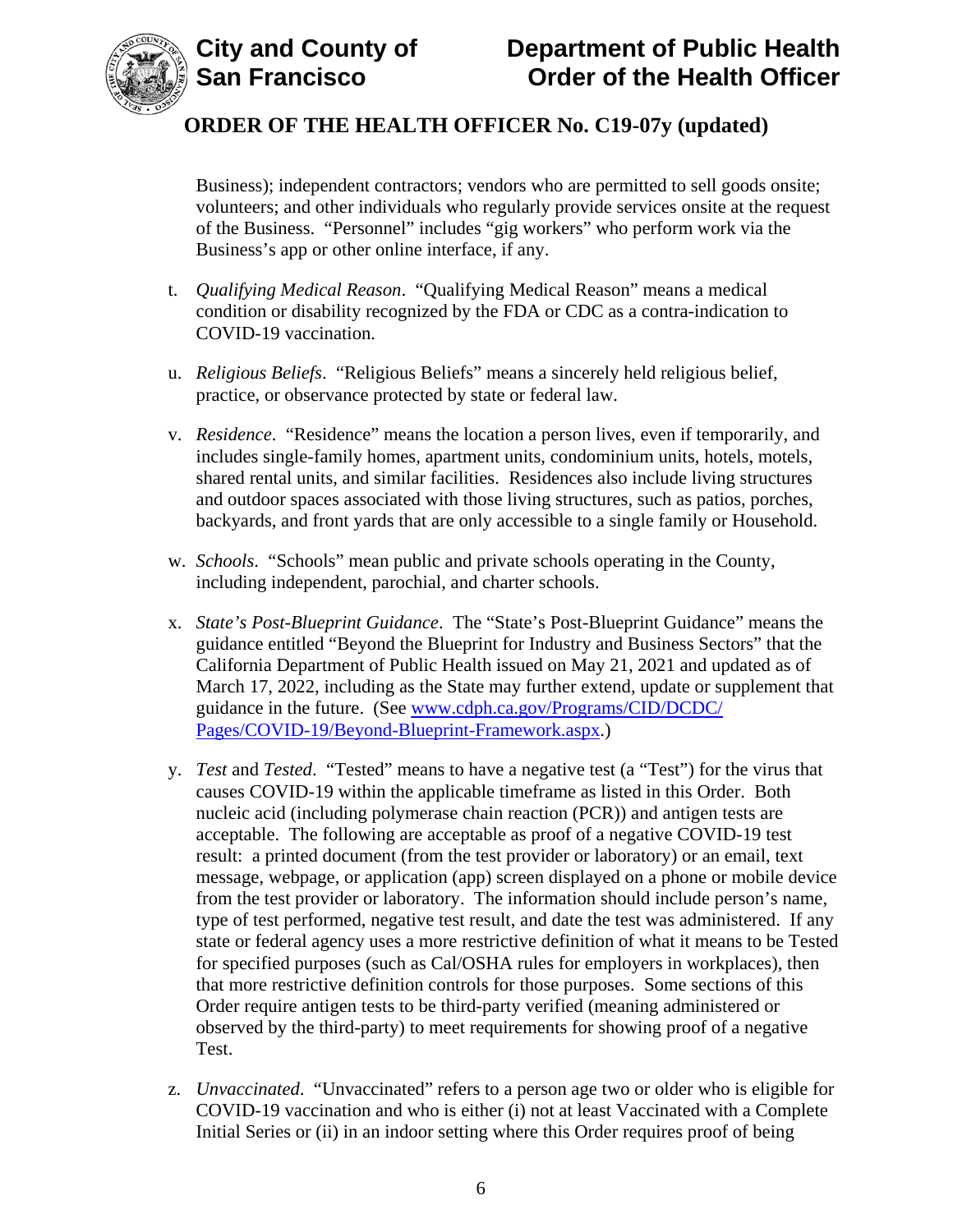

Vaccinated with a Complete Initial Series as a condition of entry but has not provided such proof.

- aa. *Up-to-Date on Vaccination*. "Up-to-Date on Vaccination" means when a person both (i) is Vaccinated with a Complete Initial Series and (ii) has received a Booster once the person is Booster-Eligible. A person is Up-to-Date on Vaccination immediately on receipt of a Booster. Until a person is Booster-Eligible, they are considered Up-to-Date on Vaccination two weeks after completing their full initial series of vaccination.
- bb. *Vaccinated with a Complete Initial Series*. "Vaccinated with a Complete Initial Series" means two weeks after completing the entire recommended initial series of vaccination (usually one or two doses) with a vaccine authorized to prevent COVID-19 by the FDA, including by way of an emergency use authorization, or by the World Health Organization (WHO). For example, as of the date of issuance of this Order, an individual has completed an initial vaccination series at least two weeks after receiving a second dose of the Pfizer-BioNTech (Comirnaty) or Moderna (Spikevax) COVID-19 vaccine or two weeks after receiving the single dose Johnson & Johnson's Janssen COVID-19 vaccine. A list of FDA-authorized vaccines is available at [www.fda.gov/emergency-preparedness-and-response/coronavirus-disease-2019](https://www.fda.gov/emergency-preparedness-and-response/coronavirus-disease-2019-covid-19/covid-19-vaccines) [covid-19/covid-19-vaccines.](https://www.fda.gov/emergency-preparedness-and-response/coronavirus-disease-2019-covid-19/covid-19-vaccines) A list of WHO-authorized vaccines is available at [https://extranet.who.int/pqweb/vaccines/covid-19-vaccines.](https://extranet.who.int/pqweb/vaccines/covid-19-vaccines) On August 23, 2021, the FDA granted full approval for the Pfizer-BioNTech (Comirnaty) vaccine for people age 16 and older, and on January 31, 2022, the FDA granted full approval for the Moderna (Spikevax) vaccine for people age 18 and older. And, on October 29, 2021, the FDA granted emergency use authorization for the Pfizer-BioNTech vaccine for children age five to 11.

Unless otherwise specified, the following are acceptable as proof of being Vaccinated with a Complete Initial Series or Up-to-Date on Vaccination: (i) the CDC vaccination card, which includes name of person vaccinated, type of vaccine provided, and date last dose administered, or similar documentation issued by another foreign governmental jurisdiction, (ii) a photo of a vaccination card as a separate document, (iii) a photo of the a vaccination card stored on a phone or electronic device, (iv) documentation of vaccination from a healthcare provider, (v) unless prohibited elsewhere in this Order in a specific context, written self-attestation of vaccination signed (including an electronic signature) under penalty of perjury and containing the name of the person vaccinated, type of vaccine taken, and date of last dose administered, or (vi) a personal digital COVID-19 vaccine record issued by the State of California and available by going to [https://myvaccinerecord.cdph.ca.gov](https://myvaccinerecord.cdph.ca.gov/) or similar documentation issued by another State, local, or foreign governmental jurisdiction, or by an approved private company (a list of approved companies offering digital vaccine verification is available at [www.sfdph.org/dph/alerts/files/vaccine-verification-sites.asp\)](https://www.sfdph.org/dph/alerts/files/vaccine-verification-sites.asp). If any state or federal agency uses a more restrictive definition of what it means to be Vaccinated with a

Complete Initial Series or to prove that status for specified purposes (such as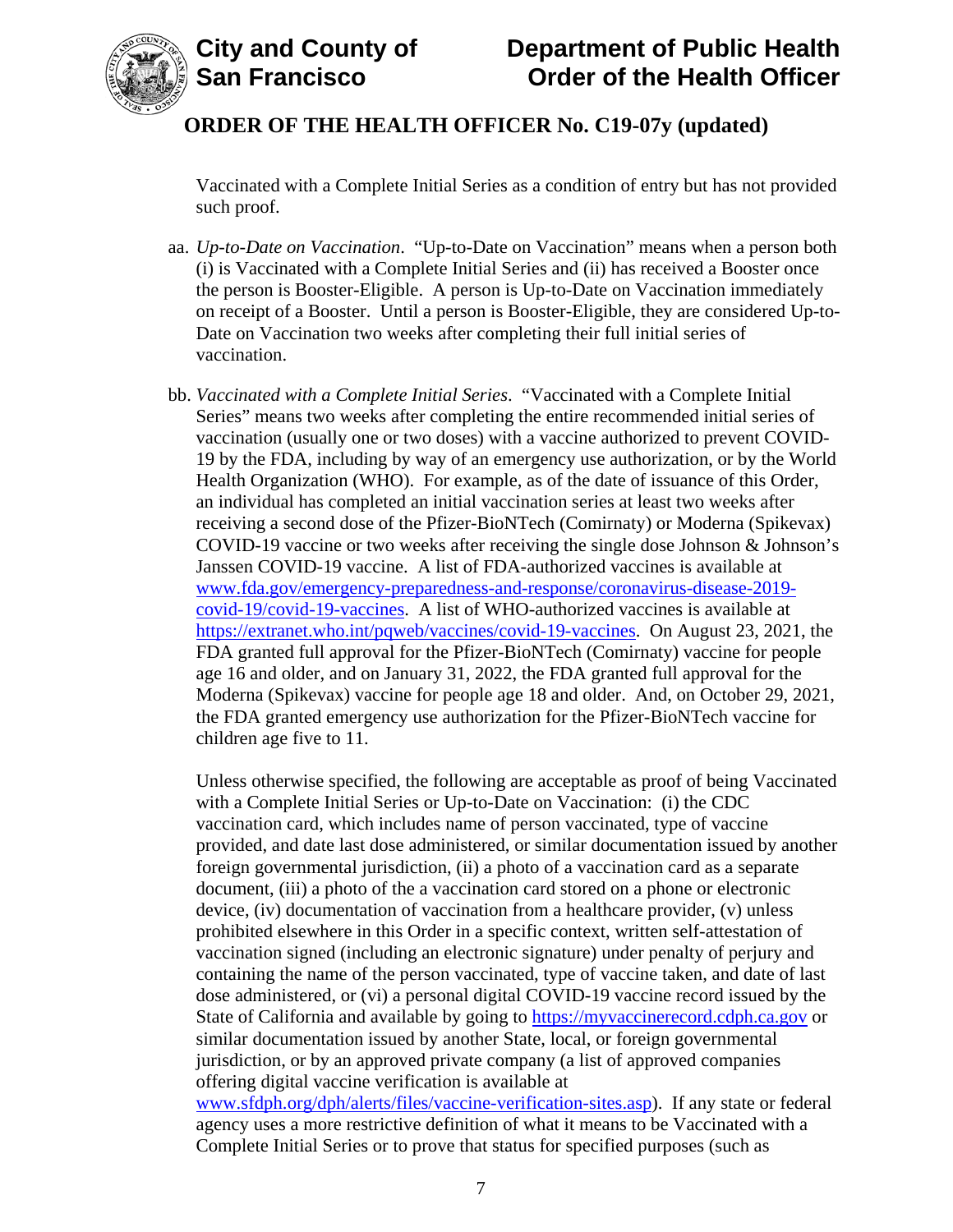

Cal/OSHA rules for employers in workplaces), then that more restrictive definition controls for those purposes. Also, to the extent Cal/OSHA approves an alternate means of documenting whether an employee has completed the full initial series or is "fully vaccinated," even if less restrictive than the definition contained here, employers may use the Cal/OSHA standard to document their employees' vaccination status.

- cc. *Ventilation Guidelines*. "Ventilation Guidelines" means ventilation guidance from recognized authorities such as the CDC, the American Society of Heating, Refrigerating and Air-Conditioning Engineers, or the State of California (available online at [www.cdph.ca.gov/Programs/CID/DCDC/Pages/COVID-19/Interim-](https://www.cdph.ca.gov/Programs/CID/DCDC/Pages/COVID-19/Interim-Guidance-for-Ventilation-Filtration-and-Air-Quality-in-Indoor-Environments.aspx)[Guidance-for-Ventilation-Filtration-and-Air-Quality-in-Indoor-Environments.aspx\)](https://www.cdph.ca.gov/Programs/CID/DCDC/Pages/COVID-19/Interim-Guidance-for-Ventilation-Filtration-and-Air-Quality-in-Indoor-Environments.aspx), including Cal/OSHA.
- dd. *Well-Fitted Mask*. A "Well-Fitted Mask" means a face covering that is well-fitted to an individual and covers the nose and mouth especially while talking, consistent with the Face Covering Requirements. CDC guidance regarding Well-Fitted Masks may be found at [www.cdc.gov/coronavirus/2019-ncov/your-health/effective-masks.html.](https://www.cdc.gov/coronavirus/2019-ncov/your-health/effective-masks.html) A well-fitting non-vented N95, KN95, or KF94 respirator is strongly recommended as a Well-Fitted Mask, even if not fit-tested, to provide maximum protection. A wellfitting surgical/procedural mask with a cloth mask worn over it to increase fit is also recommended. Given higher transmissibility of the Omicron variant, cloth masks alone are no longer recommended. A Well-Fitted Mask does not include a scarf, ski mask, balaclava, bandana, turtleneck, collar, or single layer of fabric or any mask that has an unfiltered one-way exhaust valve.
- 2. Purpose and Intent.
	- a. Purpose. The public health threat of serious illness or death from COVID-19 is much lower in the County and the Bay Area than many parts of the State and country due to the high rate of vaccination of the community. But COVID-19 continues to pose a risk especially to individuals who are not eligible to be vaccinated or are not yet Upto-Date on Vaccination, and certain safety measures continue to be necessary or strongly recommended to protect against COVID-19 cases and deaths. Being Up-to-Date on Vaccination, including receiving a Booster as soon as Booster-Eligible, is the most effective method to prevent transmission and ultimately COVID-19 hospitalizations and deaths. It is important to ensure that as many eligible people as possible are vaccinated against COVID-19. Further, it is critical to ensure there is continued reporting of cases to protect individuals and the larger community. Accordingly, this Order allows Businesses, schools, and other activities to resume fully while at the same time putting in place certain requirements or recommendations designed to (1) extend vaccine coverage to the greatest extent possible; (2) limit transmission risk of COVID-19; (3) contain any COVID-19 outbreaks; and (4) generally align with guidance issued by the CDC and the State relating to COVID-19 except in limited instances where local conditions require more restrictive measures. This Order is based on evidence of continued community transmission of SARS-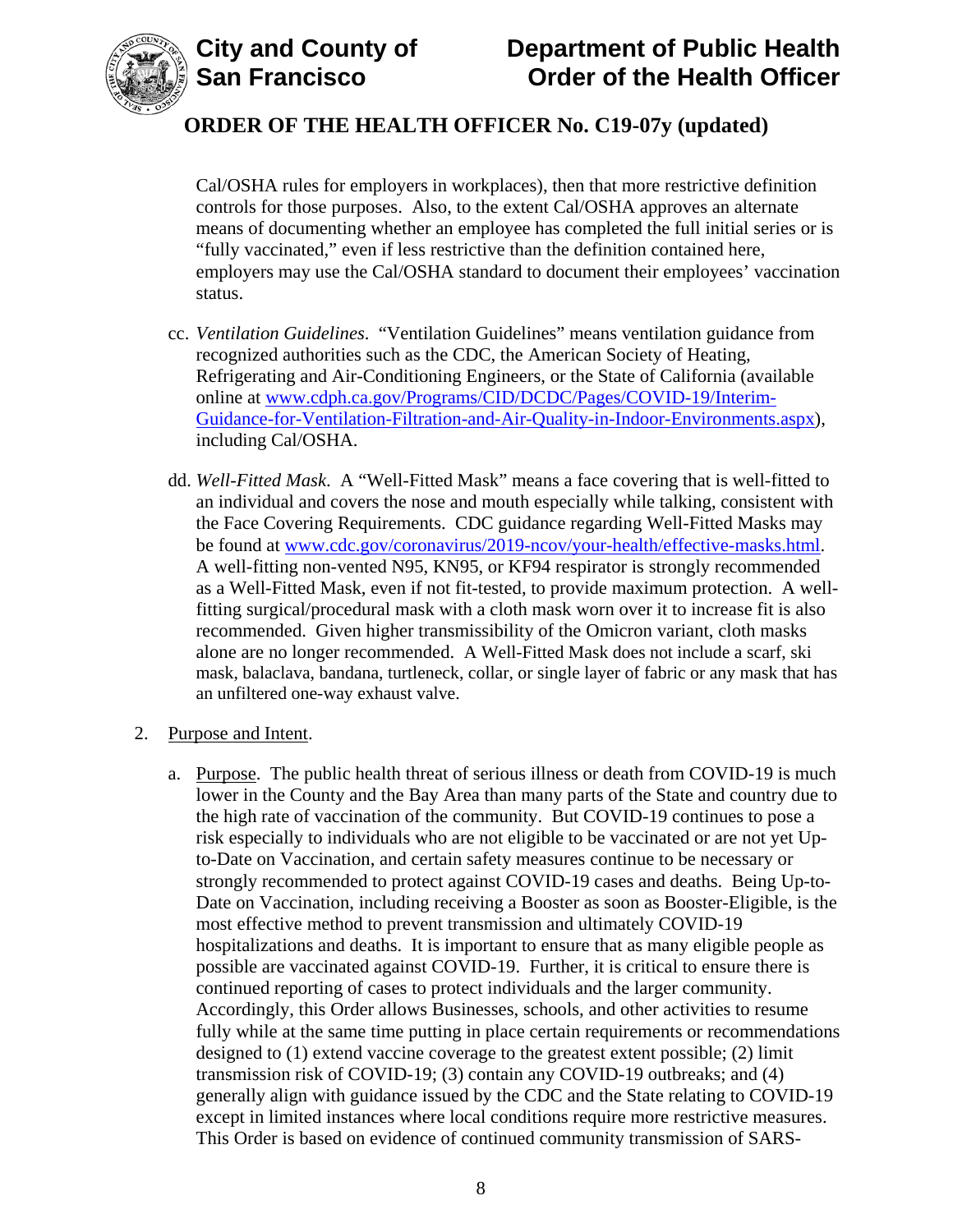

# **City and County of Department of Public Health Order of the Health Officer**

# **ORDER OF THE HEALTH OFFICER No. C19-07y (updated)**

CoV-2 within the County as well as scientific evidence and best practices to prevent transmission of COVID-19. The Health Officer will continue to monitor data regarding the evolving scientific understanding of the risks posed by COVID-19, including the impact of vaccination, and may amend or rescind this Order based on analysis of that data and knowledge. It is possible that the Health Officer will determine in the future that prior health precautions that have been relaxed or removed need to be imposed again, based on changes in local health conditions and the course of the pandemic.

- b. Intent. The primary intent of this Order is to continue to protect the community from COVID-19, including by providing health recommendations as requirements are lifted, and to also increase vaccination rates to reduce transmission of COVID-19 long-term, so that the whole community is safer and the COVID-19 health emergency can come to an end.
- c. Interpretation. All provisions of this Order must be interpreted to effectuate the purposes and intent of this Order as described above. The note and summary at the beginning of this Order as well as the headings and subheadings of sections contained in this Order are for convenience only and may not be used to interpret this Order. In the event of any inconsistency between the summary, headings, or subheadings and the text of this Order, the text will control. Certain initially capitalized terms used in this Order have the meanings given them in Section 1 above. The interpretation of this Order in relation to the health orders or guidance of the State is described in Section 10 below.
- d. Application. This Order applies to all individuals, Businesses, and other entities in the County. For clarity, the requirements of this Order apply to all individuals who do not currently reside in the County when they are in the County. Governmental entities must follow the requirements of this Order that apply to Businesses, unless otherwise specifically provided in this Order or directed by the Health Officer.
- e. DPH Core Guidance. All individuals and Businesses are strongly urged to follow the DPH Core Guidance (available online at [sf.gov/information/core-guidance-covid-19\)](https://sf.gov/information/core-guidance-covid-19) containing health and safety recommendations for COVID-19.
- f. Effect of Failure to Comply. Failure to comply with any of the provisions of this Order constitutes an imminent threat and menace to public health, constitutes a public nuisance, and is punishable by fine, imprisonment, or both, as further provided in Section 12 below.
- 3. General Requirements for Individuals.
	- a. Vaccination. Individuals are strongly urged to be Up-to-Date on Vaccination, meaning, as further provided in Section 1, that they are Vaccinated with a Complete Initial Series and, as soon as they are Booster-Eligible, receive their Booster. In particular, people at risk for severe illness with COVID-19—such as unvaccinated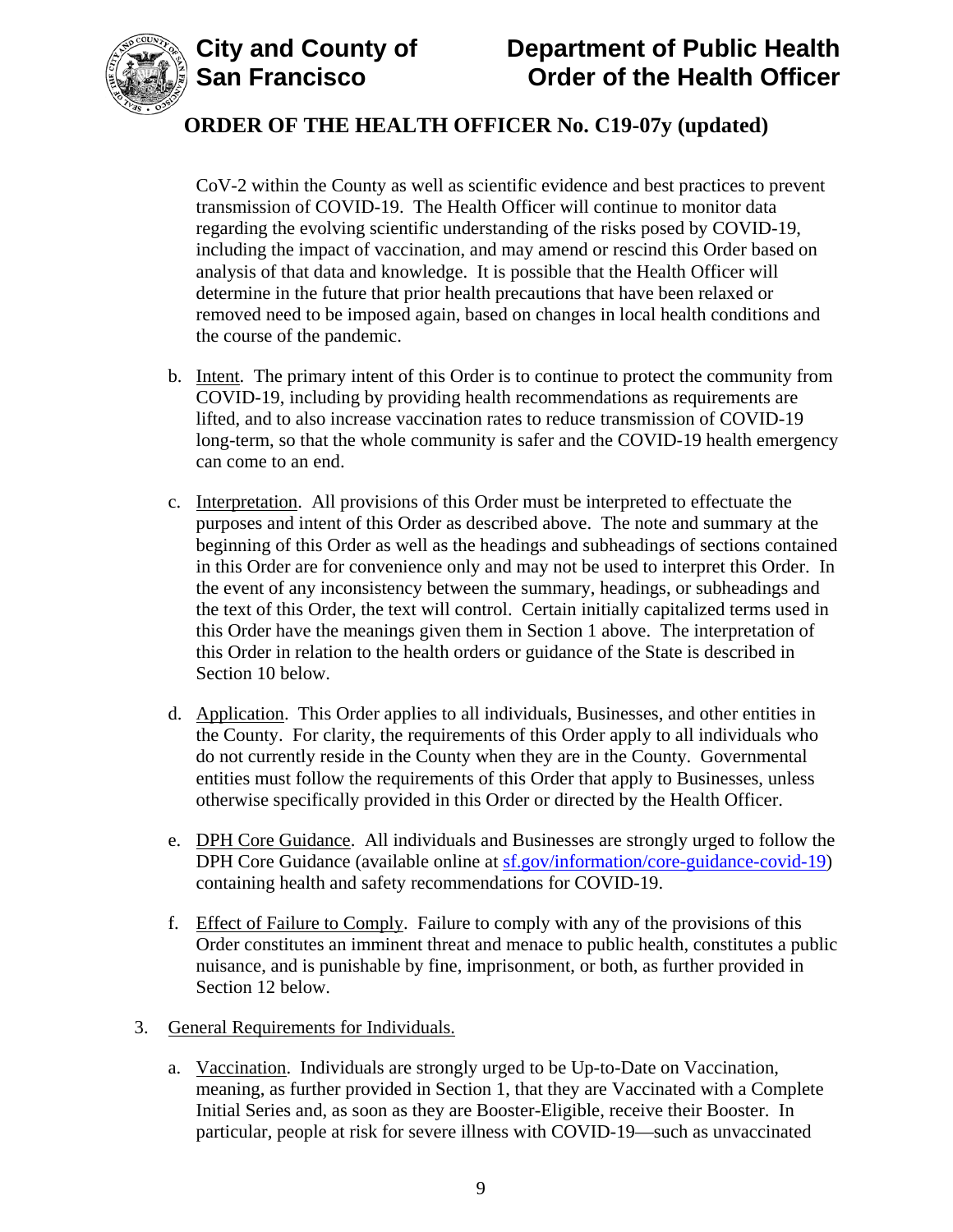



older adults and unvaccinated individuals with health risks—and members of their Household, are urged to be Up-to-Date on Vaccination, including receiving a Booster, as soon as they can. Information about who is at increased risk of severe illness and people who need to take extra precautions can be found at [www.cdc.gov/coronavirus/2019-ncov/need-extra-precautions/people-with-medical](https://www.cdc.gov/coronavirus/2019-ncov/need-extra-precautions/people-with-medical-conditions.html)[conditions.html.](https://www.cdc.gov/coronavirus/2019-ncov/need-extra-precautions/people-with-medical-conditions.html) For those who are not yet Up-to-Date on Vaccination, making informed choices about the risk of different activities, wearing a Well-Fitted Mask indoors, testing before gathering indoors, or choosing outdoor activities as much as possible are also ways to prevent the risk of COVID-19 transmission. Individuals who are Up-to-Date on Vaccination have the best protection against COVID-19.

- b. Face Coverings. Everyone, and especially those who remain Unvaccinated, is recommended to wear a Well-Fitted Mask in the following situations:
	- When an individual wants added protection based on individual risk tolerance, for example, when indoors with people whose vaccination status is unknown. People should respect an individual's decision to wear face coverings even in settings where they are not required, and no Business or other person should take an adverse action against individuals who chose to wear a face covering to protect their health.
	- When there is a higher risk of community spread and infection, such as during surges caused by future variants.
	- When an individual, or someone with whom an individual lives or works, is at a higher risk of a negative health outcome, such as older and immuno-compromised individuals.
	- i. Masks Still Required in Certain Settings. Everyone is required to wear a Well-Fitted Mask, regardless of vaccination status, in the following indoor settings: public transportation and public transportation facilities; High-Risk Settings; health care and other long-term care facilities where masking is required by regulatory orders and rules; and anywhere else that federal or state health orders require doing so. Under current federal law, at least through April 18, 2022 per the United States Transportation Security Administration's recent announcement of an extension, and the current CDPH face mask guidance, when riding or waiting to ride on public transit people who are inside the vehicle or other mode of transportation or are indoors at a public transit stop or station, must wear Well-Fitted Masks. This requirement extends to all modes of transportation other than private vehicles, such as airplanes, trains, subways, buses, taxis, ride-shares, maritime transportation, street cars, and cable cars. But any passenger who is outdoors or in open-air areas of the mode of transportation, such as open-air areas of ferries, buses, and cable-cars, is not required by federal law to wear a face covering.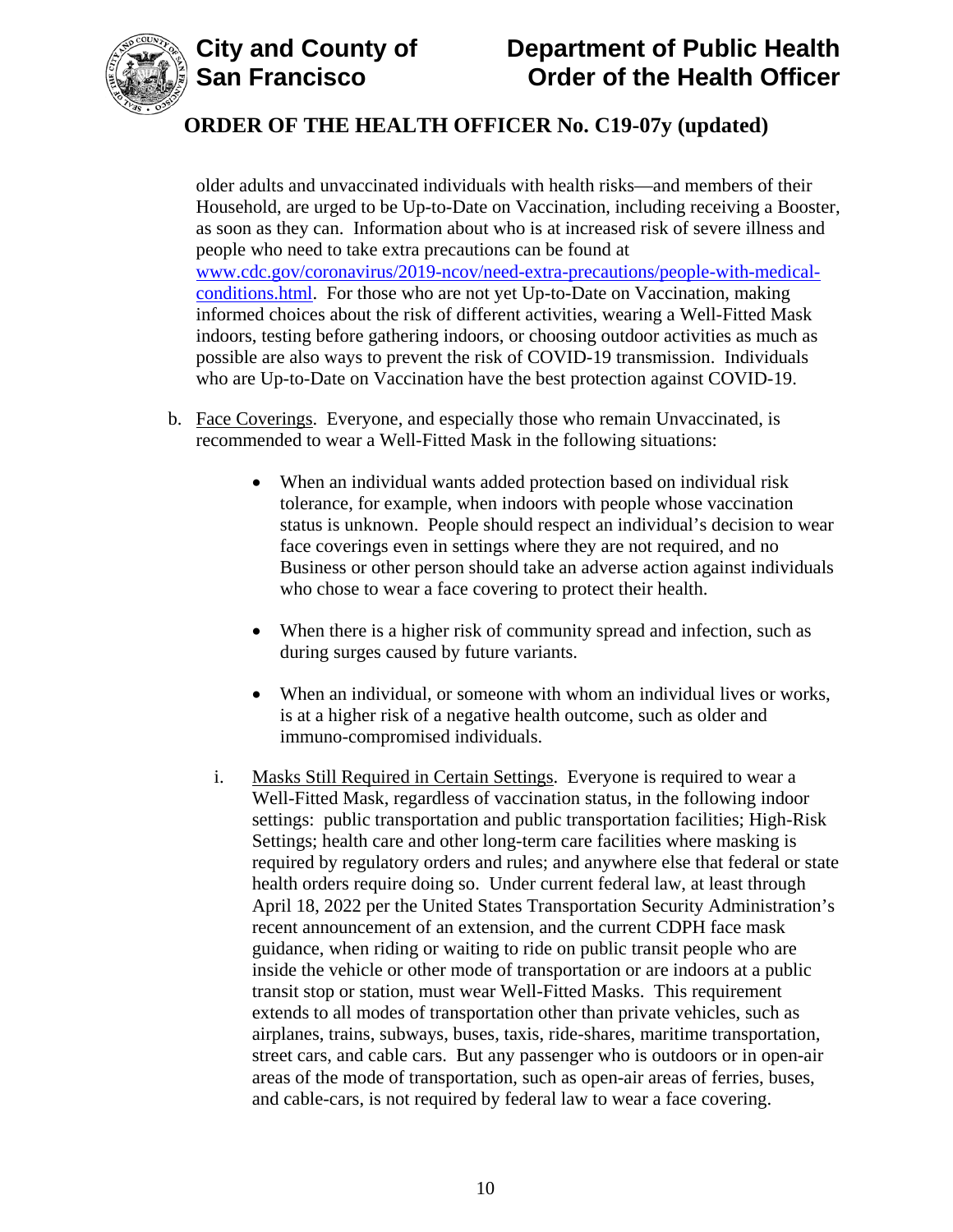



Appendix A lists exceptions and allowances in such settings when a Well-Fitted Mask is not required. Face covering requirements in Schools and Programs for Children and Youth are covered in Health Officer Directive Nos. 2020-33 and 2020-14, respectively, including as those directives are further updated in the future. And, wearing a Well-Fitted Mask is strongly recommended for those in isolation or quarantine.

- ii. Fit and Filtration Guidance. When wearing a mask, everyone should consistently wear the best mask they can obtain, considering fit and filtration (and without using a one-way exhalation valve that is not filtered). As provided in the definition of a Well-Fitted Mask, a well-fitting non-vented N95, KN95, or KF94 respirator is strongly recommended. A well-fitting surgical/procedural mask with a cloth mask worn over it to increase fit is also recommended. More information about fit and filtration and the best mask options is available online at [www.cdph.ca.gov/Programs/CID/DCDC/Pages/](https://www.cdph.ca.gov/Programs/CID/DCDC/Pages/COVID-19/Get-the-Most-out-of-Masking.aspx) [COVID-19/Get-the-Most-out-of-Masking.aspx.](https://www.cdph.ca.gov/Programs/CID/DCDC/Pages/COVID-19/Get-the-Most-out-of-Masking.aspx)
- c. Monitor for Symptoms. Individuals should monitor themselves for symptoms of COVID-19. A list of COVID-19 symptoms is available online at [www.cdc.gov/coronavirus/2019-ncov/symptoms-testing/symptoms.html.](https://www.cdc.gov/coronavirus/2019-ncov/symptoms-testing/symptoms.html) Anyone with any symptom that is new or not explained by another condition must comply with subsections 3(d) and 3(e) below regarding isolation and quarantine.
- d. Isolation. Anyone who has or likely has COVID-19, meaning that person (i) has a positive COVID-19 test result, (ii) is diagnosed with COVID-19, or (iii) has a COVID-19 symptom that is new or not explained by another condition, must refer to the latest COVID-19 isolation health directive issued by the Health Officer (available online at [www.sfdph.org/directives\)](https://www.sfdph.org/directives) and follow the requirements detailed there. There are special requirements for healthcare workers and emergency medical services personnel in healthcare settings.
- e. Quarantine. Anyone who had Close Contact must refer to the latest COVID-19 quarantine health directive issued by the Health Officer (available online at [www.sfdph.org/directives\)](https://www.sfdph.org/directives) and follow the requirements detailed there. There are special requirements for healthcare workers and emergency medical services personnel in healthcare settings.
- f. Moving to, Traveling to, or Returning to the County. Everyone is strongly encouraged to comply with (1) any State travel advisories (available online at [www.cdph.ca.gov/Programs/CID/DCDC/Pages/COVID-19/Travel-Advisory.aspx\)](https://www.cdph.ca.gov/Programs/CID/DCDC/Pages/COVID-19/Travel-Advisory.aspx) and (2) CDC travel guidelines (available online at [www.cdc.gov/coronavirus/2019](https://www.cdc.gov/coronavirus/2019-ncov/travelers/travel-during-covid19.html) [ncov/travelers/travel-during-covid19.html\)](https://www.cdc.gov/coronavirus/2019-ncov/travelers/travel-during-covid19.html).
- g. Minimum Requirements. Based on their risk preferences, individuals may decide for themselves to take greater safety precautions than required or even recommended under this Order. Also, nothing in this section limits any requirements that apply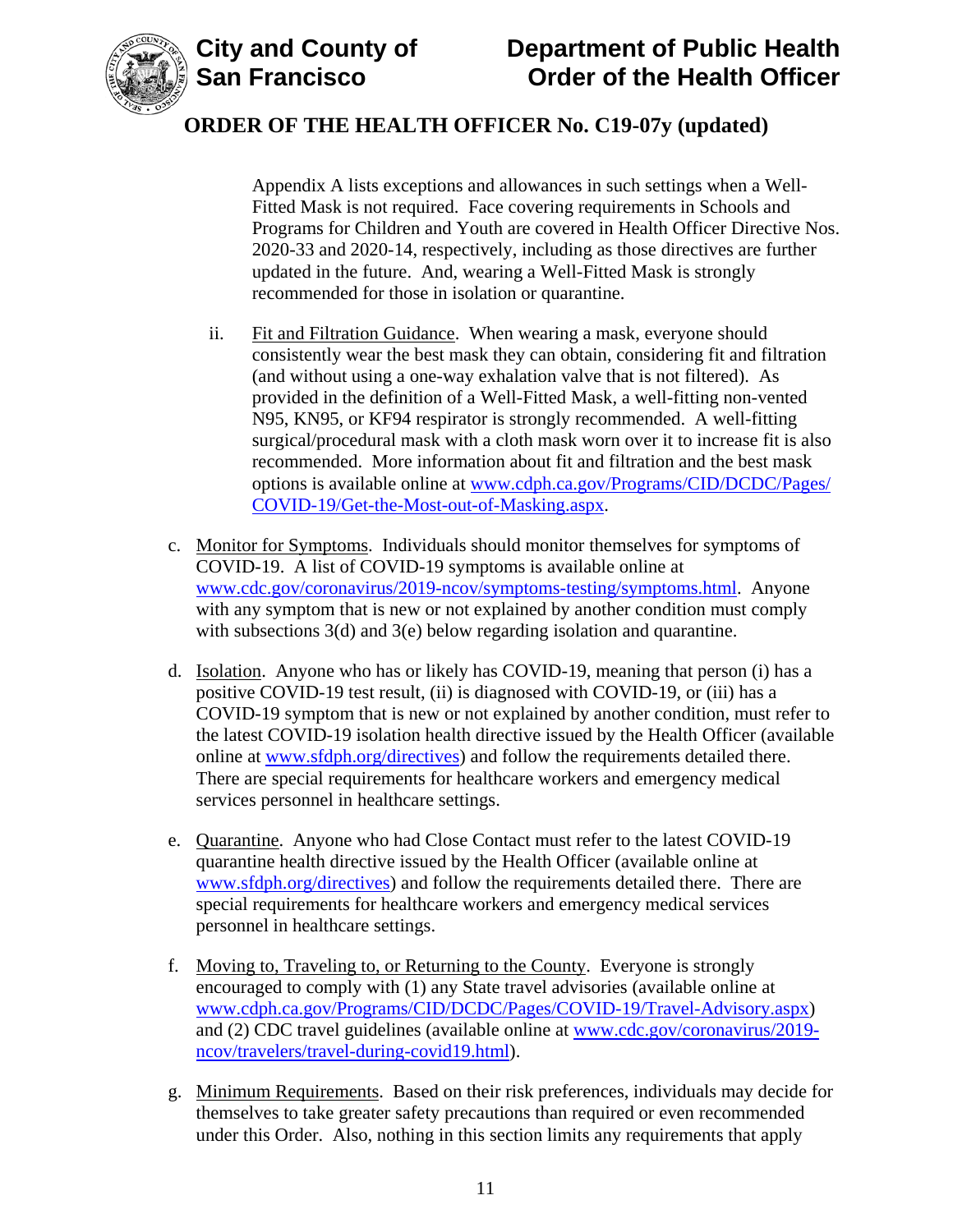

under this Order to indoor public settings, indoor Mega-Events, or that Cal/OSHA or other State authority may impose on any indoor setting involving gatherings.

- 4. General Requirements for Businesses and Governmental Entities.
	- a. Vaccination. Businesses and governmental entities are generally encouraged to require Personnel and patrons to be Up-to-Date on Vaccination, meaning they are Vaccinated with a Complete Initial Series and have received a Booster when they are Booster-Eligible.
		- i. Vaccination or Testing Recommendation for Certain Indoor Businesses. The following Businesses are strongly encouraged (though not mandated) to require patrons and staff to provide either proof of being Up-to-Date on Vaccination (including receipt of a Booster once Booster-Eligible) or proof of a negative Test before entry or service:
			- Operators or hosts of establishments or events where food or drink is served indoors—including, but not limited to, dining establishments, bars, clubs, theaters, and entertainment venues.
			- Gyms, recreation facilities, yoga studios, dance studios, and other fitness establishments, where any patrons engage in cardiovascular, aerobic, strength training, or other exercise involving elevated breathing.
			- Operators and hosts of indoor and outdoor Mega-Events, as set forth in Section 7 below.
	- b. Masking.
		- i. Mask Requirements and Allowances. Businesses and governmental entities must follow the requirements for masking listed in this Order and Appendix A to this Order and may, but are not required by this Order, to require masks be worn indoors.
		- ii. Providing a Well-Fitted Mask. Businesses and other entities subject to this Order are encouraged to provide a Well-Fitted Mask at no cost to people (patrons and Personnel) who do not have one upon entry inside the facility.
		- iii. Cal/OSHA Requirements. Businesses and other entities should also follow any additional Cal/OSHA regulations relating to COVID-19 health and safety measures in the workplace, including regarding masking, and more information can be found online at [www.dir.ca.gov/dosh/coronavirus/covid19faqs.html.](https://www.dir.ca.gov/dosh/coronavirus/covid19faqs.html) Nothing in this Order is intended to reduce any of those requirements or otherwise modify them in a way that is less protective of public health, or to limit an individual's own choices to take more health protective measures.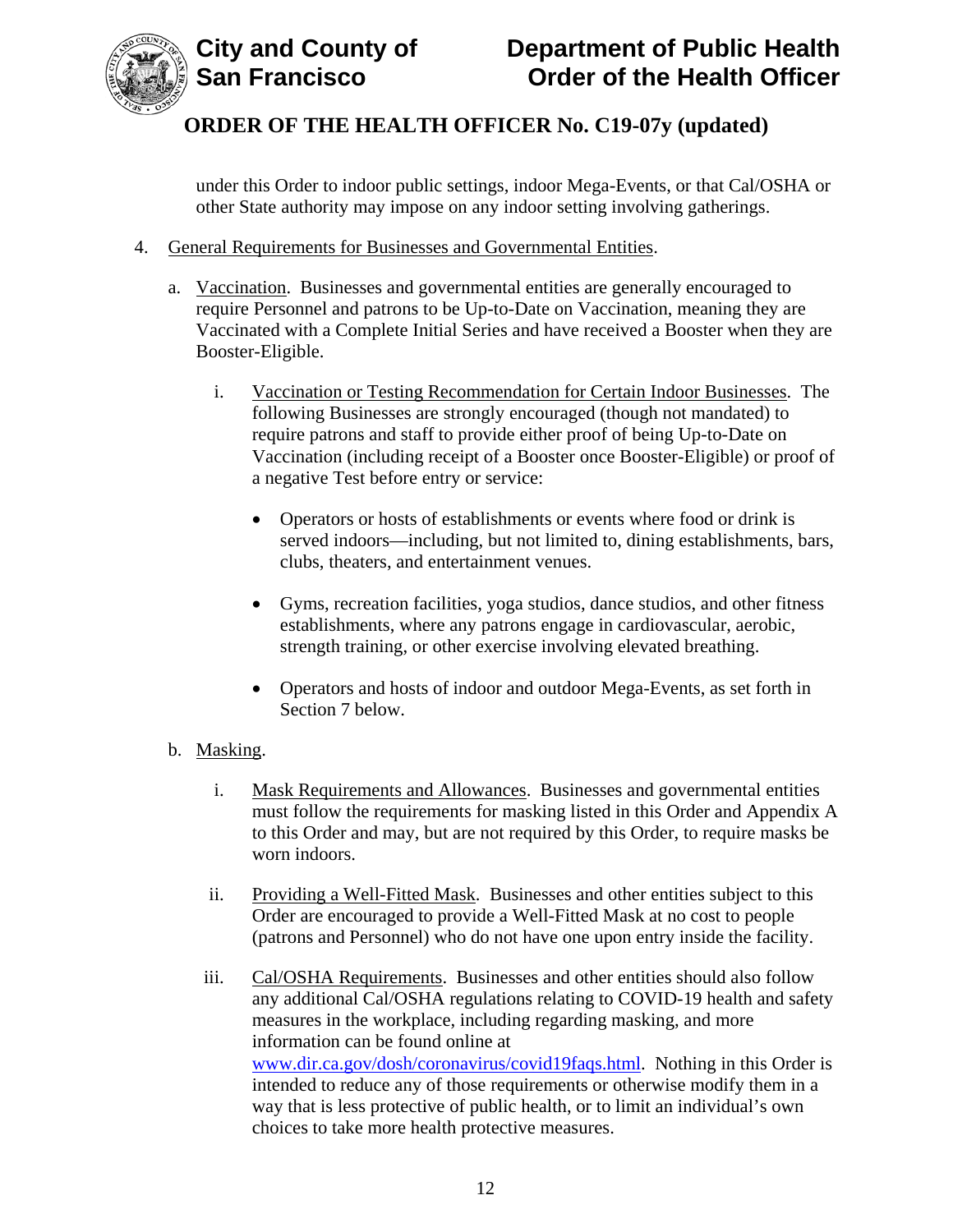



- c. Personnel Health Screening. Businesses and governmental entities should develop and implement a process for screening Personnel for COVID-19 symptoms, but this requirement does not mean they must perform on-site screening of Personnel. Businesses and governmental entities should ask Personnel to evaluate their own symptoms before reporting to work. If Personnel have symptoms consistent with COVID-19, they should follow subsections 3(d) and 3(e) above. Businesses and governmental entities may be required to conduct such screenings for Personnel under Cal/OSHA's regulations. Businesses and other entities must adhere to applicable Cal/OSHA regulations relating to COVID-19 health and safety measures in the workplace and should frequently check for updates to those regulations such as by checking online at [www.dir.ca.gov/dosh/coronavirus/covid19faqs.html.](https://www.dir.ca.gov/dosh/coronavirus/covid19faqs.html)
- d. Businesses Must Allow Personnel to Stay Home When Sick. Businesses are required to follow Cal/OSHA regulations allowing Personnel to stay home where they have symptoms associated with COVID-19 that are new or not explained by another condition or if they have been diagnosed with COVID-19 (by a test or a clinician) even if they have no symptoms, and to not to have those Personnel return to work until they have satisfied certain conditions, all as further set forth in the Cal/OSHA rules. Also, Businesses must comply with California Senate Bill 114 (Labor Code, sections 248.6 and 248.7), which provides that employers with more than 25 employees must give every employee up to 80 hours of COVID-related sick leave retroactive to January 1, 2022 and through September 30, 2022 (pro-rated for less than full time employees), including that employees may use this paid sick leave to get vaccinated or for post-vaccination illness. Each Business is prohibited from taking any adverse action against any Personnel for staying home in any of the circumstances described in this subsection.
- e. Signage. All Businesses and governmental entities are encouraged to conspicuously post signage reminding individuals of the following COVID-19 prevention best practices to reduce transmission:

Get vaccinated and boosted;

Stay home if sick;

Wear a mask indoors if you are unvaccinated; and

Clean your hands.

Businesses and governmental entities are also encouraged to include in signage any custom requirements the business or entity requires of its patrons or Personnel regarding testing, vaccination, and masking. Sample signage is available online at [https://sf.gov/outreach-toolkit-coronavirus-covid-19.](https://sf.gov/outreach-toolkit-coronavirus-covid-19)

f. Ventilation Guidelines. All Businesses and governmental entities with indoor operations are urged to review the Ventilation Guidelines and implement ventilation strategies for indoor operations as feasible. Nothing in this subsection limits any ventilation requirements that apply to particular settings under federal, state, or local law.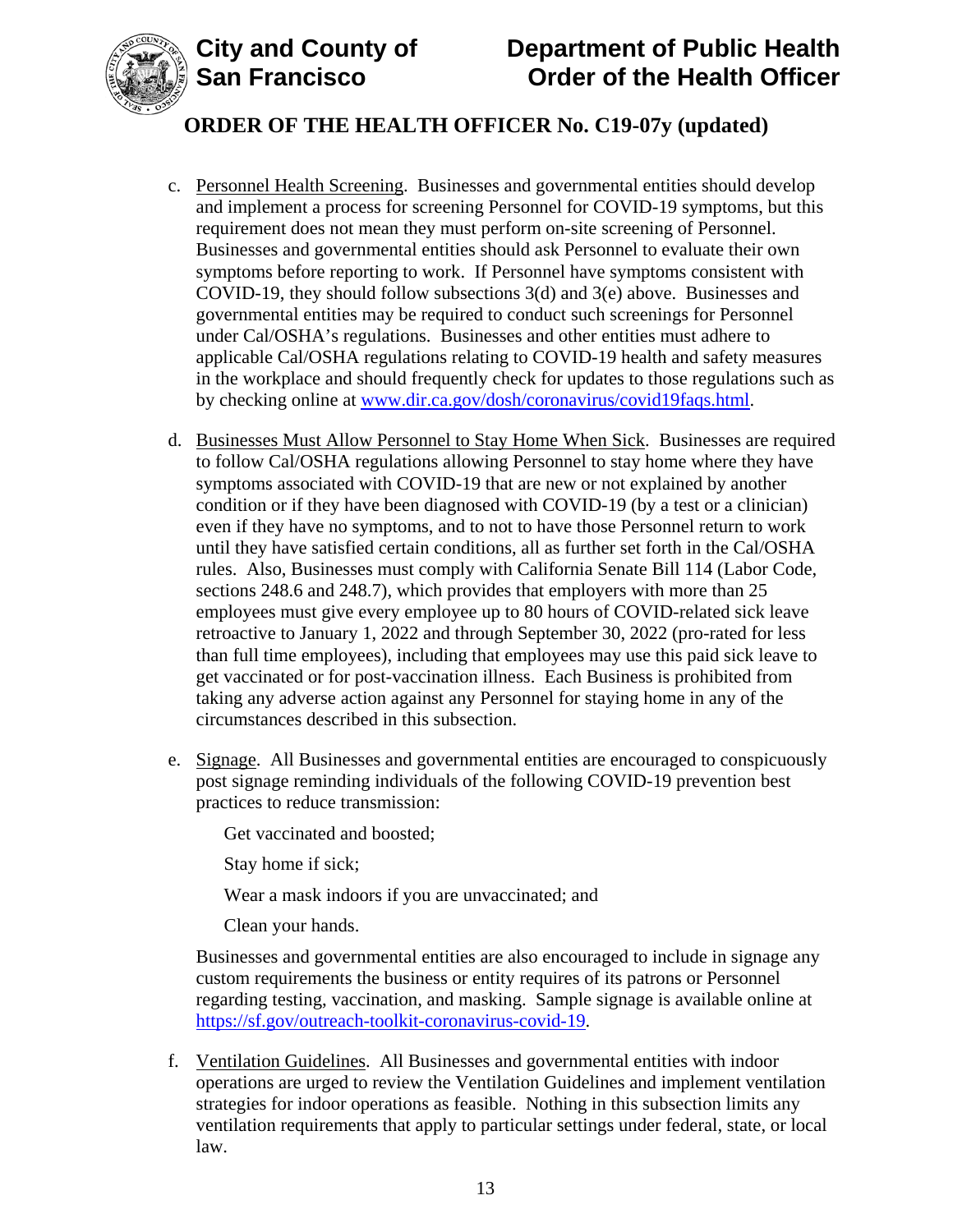

# **City and County of Department of Public Health Order of the Health Officer**

# **ORDER OF THE HEALTH OFFICER No. C19-07y (updated)**

g. Mandatory Reporting by Businesses and Governmental Entities. Consistent with Cal/OSHA regulations, Businesses and governmental entities must require that all Personnel immediately alert the Business or governmental entity if they test positive for COVID-19 and were present in the workplace either (1) within 48 hours before onset of symptoms or within 10 days after onset of symptoms if they were symptomatic; or (2) within 48 hours before the date on which they were tested or within 10 days after the date on which they were tested if they were asymptomatic. If a Business or governmental entity is concerned about a workplace outbreak among Personnel, it may get additional information [www.sfcdcp.org/covid19-positive](http://www.sfcdcp.org/covid19-positive-workplace)[workplace.](http://www.sfcdcp.org/covid19-positive-workplace) Businesses and governmental entities must also comply with all case investigation and contact tracing measures directed by DPH including providing any information requested within the timeframe provided by DPH, instructing Personnel to follow isolation and quarantine protocols specified by CDPH and Cal/OSHA and any additional protocols specified by DPH, and excluding positive cases and unvaccinated close contacts from the workplace during these isolation and quarantine periods.

Schools and Programs for Children and Youth are subject to separate reporting requirements set forth in Health Officer Directive Nos. 2020-33 and 2020-14, respectively, including as those directives are further updated in the future.

- h. Compliance with CDPH Vaccination Status Order's Mask Requirements. Businesses and governmental entities with Personnel in Acute Health Care Settings, Long-Term Care Settings, High-Risk Congregate Settings, and Other Health Care Settings—as those terms are defined in the CDPH Vaccination Status Order, available online at [www.cdph.ca.gov/Programs/CID/DCDC/Pages/COVID-19/Order-of-the-State-](https://www.cdph.ca.gov/Programs/CID/DCDC/Pages/COVID-19/Order-of-the-State-Public-Health-Officer-Unvaccinated-Workers-In-High-Risk-Settings.aspx)[Public-Health-Officer-Unvaccinated-Workers-In-High-Risk-Settings.aspx—](https://www.cdph.ca.gov/Programs/CID/DCDC/Pages/COVID-19/Order-of-the-State-Public-Health-Officer-Unvaccinated-Workers-In-High-Risk-Settings.aspx)must provide appropriate face coverings as required by the CDPH Vaccination Status Order.
- i. Minimum Requirements; Ability to Adopt More-Restrictive Measures. This Order establishes the minimum requirements related to COVID-19 protections. Nothing in this Order is intended to reduce any other federal, state, or local legal requirements or otherwise modify them in a way that is less protective of public health, or to limit an individual Business' or governmental entity's choices to take more health protective measures. Businesses or governmental entities may impose further restrictions that are more protective of public health than the minimum requirements or recommendations under this Order, including requiring patrons or Personnel to be Vaccinated with a Complete Initial Series or Up-to-Date on Vaccination, requiring them to wear a Well-Fitted Mask, requiring them to have a negative Test, or taking other more restrictive measures that are more protective of public health and meet their operational needs.
- 5. Schools and Programs for Children and Youth
	- a. Schools. Largely because many children are not yet Vaccinated with a Complete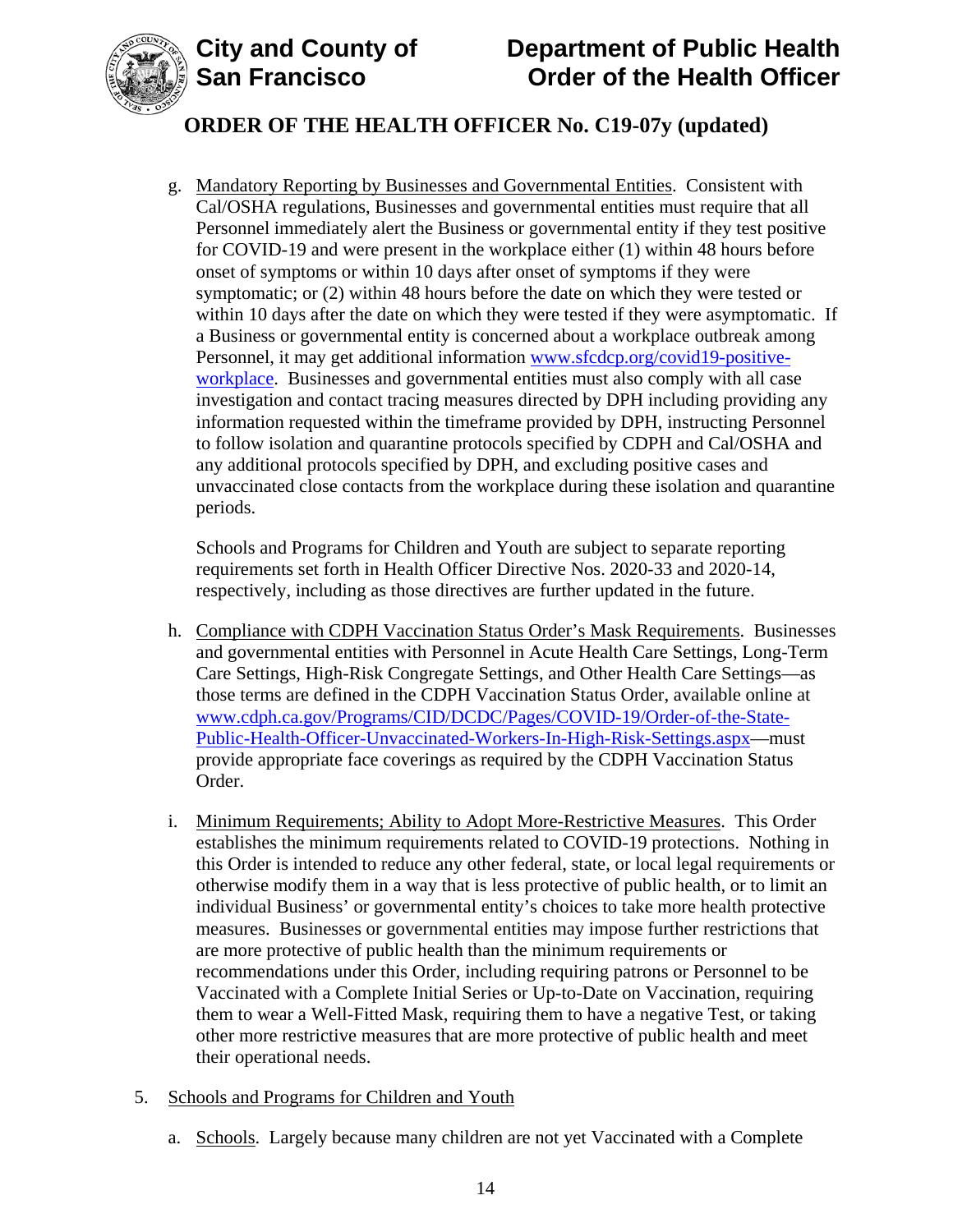

# **City and County of Department of Public Health Order of the Health Officer**

# **ORDER OF THE HEALTH OFFICER No. C19-07y (updated)**

Initial Series or eligible for a Booster, schools must follow the health and safety requirements set forth in Health Officer Directive No. 2020-33, including as it may be amended in the future, to ensure the safety of all students and Personnel at the school site. All children who are Booster-Eligible (including under an emergency use authorization) are strongly urged to receive a Booster as soon as possible. Also, adult Personnel in TK-12 schools, including educators, aides, administrators, and other staff, are strongly encouraged to be Up-to-Date on Vaccination.

- b. Programs for Children and Youth. Largely because some children are not eligible to be vaccinated against COVID-19 at this time and many children are not yet Vaccinated with a Complete Initial Series or eligible for a Booster, the following Programs for Children and Youth must operate in compliance with the health and safety requirements set forth in Health Officer Directive No. 2020-14, including as it may be amended in the future: (1) group care facilities for children who are not yet in elementary school—including, for example, licensed childcare centers, daycares, family daycares, and preschools (including cooperative preschools); and (2) with the exception of schools, which are addressed in subsection (a) above, educational or recreational institutions or programs that provide care or supervision for school-aged children and youth—including for example, learning hubs, other programs that support and supplement distance learning in schools, school-aged childcare programs, youth sports programs, summer camps, and afterschool programs.
- c. Mega-Events. Operators or hosts of events held at schools or under Programs for Children and Youth that meet the definition of a Mega-Event are strongly recommended to comply with the State's Post-Blueprint Guidance concerning Mega Events.
- 6. Vaccination Requirements for Personnel in High-Risk Settings and Other Health Care Personnel.
	- a. High-Risk Settings. Except for some Personnel as provided in subsections (a)(iii), (b), and (c) below, and for Personnel exempt under subsection (d) below, all of the following requirements apply in High-Risk Settings:
		- i. Businesses and governmental entities with Personnel in High-Risk Settings must:
			- 1. As of September 30, 2021, ascertain vaccination status of all Personnel in High-Risk Settings who routinely work onsite;
			- 2. As of September 30, 2021, ensure that before entering or working in any High-Risk Setting, all Personnel who routinely work onsite have received their first dose of a one-dose COVID-19 vaccine regimen or their second dose of a two-dose COVID-19 vaccine regimen authorized to prevent COVID-19 by the FDA, including by way of an emergency use authorization, or by the World Health Organization. Until such Personnel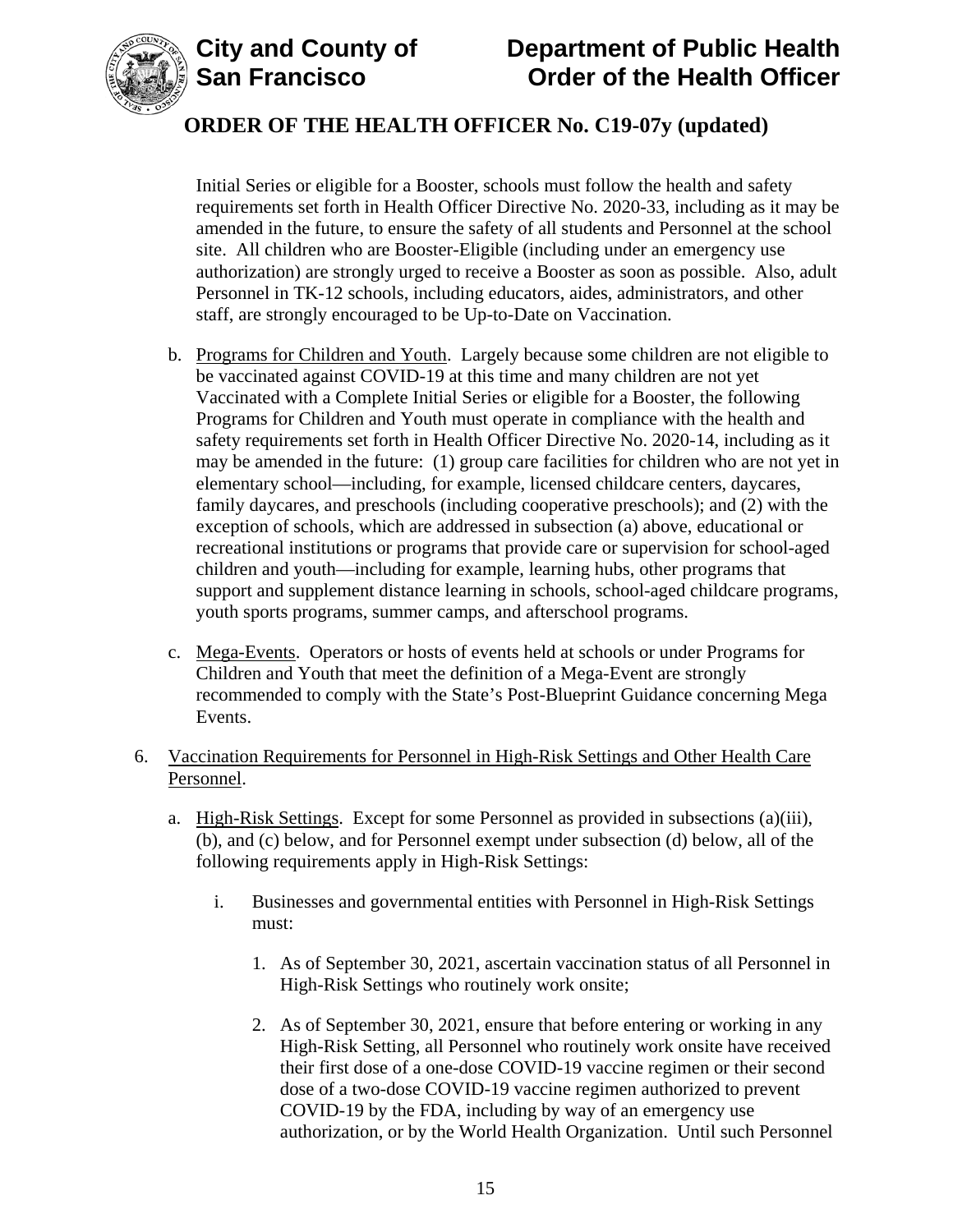



are Vaccinated with a Complete Initial Series, they are subject to at least the minimum public health and safety requirements in subsection (a)(iv) below; and

3. As of March 1, 2022, ensure that all such Personnel who routinely work onsite, within 15 days of being Booster-Eligible, receive a Booster. And for the period between when such Personnel are Booster-Eligible but have not yet received one and when they become Up-to-Date on Vaccination (meaning one week after receipt of a Booster), the operator of the High-Risk Setting must ensure that each such person comply with the public health and safety requirements in subsection (a)(iv) below regarding testing even though they have already received their full initial course of vaccination. For clarity, those who are Booster-Eligible on or before February 14, 2022 must have received their Booster by March 1, 2022, and those who are Booster-Eligible after February 14, 2022 must receive it within 15 days after they become eligible.

And consistent with updated CDPH "Health Care Worker Vaccine Requirement" guidance (linked below in Section 6(b)), such Personnel who provide proof of COVID-19 infection after being Vaccinated with a Complete Initial Series (a "Recent Pre-Booster Infection") may defer Booster administration under this subsection for up to 90 days from the date of their first positive COVID-19 test or clinical diagnosis, which in some situations may extend the deadline for receipt of a Booster beyond March 1, 2022. Such Personnel who are not eligible for a Booster by March 1, 2022 must be in compliance no later than 15 days after the timeframe specified in this paragraph for receiving the Booster. Personnel with a deferral due to a proven COVID-19 infection must be in compliance no later than 15 days after the expiration of their deferral.

ii. As of September 30, 2021, Personnel who routinely work onsite in High-Risk Settings must have received their first dose of a one-dose COVID-19 vaccine regimen or their second dose of a two-dose COVID-19 vaccine regimen authorized to prevent COVID-19 by the FDA, including by way of an emergency use authorization, or by the World Health Organization. Until such Personnel are Vaccinated with a Complete Initial Series, they are subject to at least the minimum public health and safety requirements in subsection (a)(iv) below. As of March 1, 2022, Personnel who routinely work onsite in High-Risk Settings must, within 15 days of being Booster-Eligible, receive a Booster. For clarity, those who are Booster-Eligible on or before February 14, 2022 must have received their Booster by March 1, 2022, and those who are Booster-Eligible after February 14, 2022 must receive it within 15 days after they become eligible. Personnel who are required by this subsection  $6(a)(ii)$ to receive a Booster may use the Recent Pre-Booster Infection deferral described above in subsection  $6(a)(i)(3)$  and must be in compliance no later than 15 days after the expiration of the deferral described in that subsection.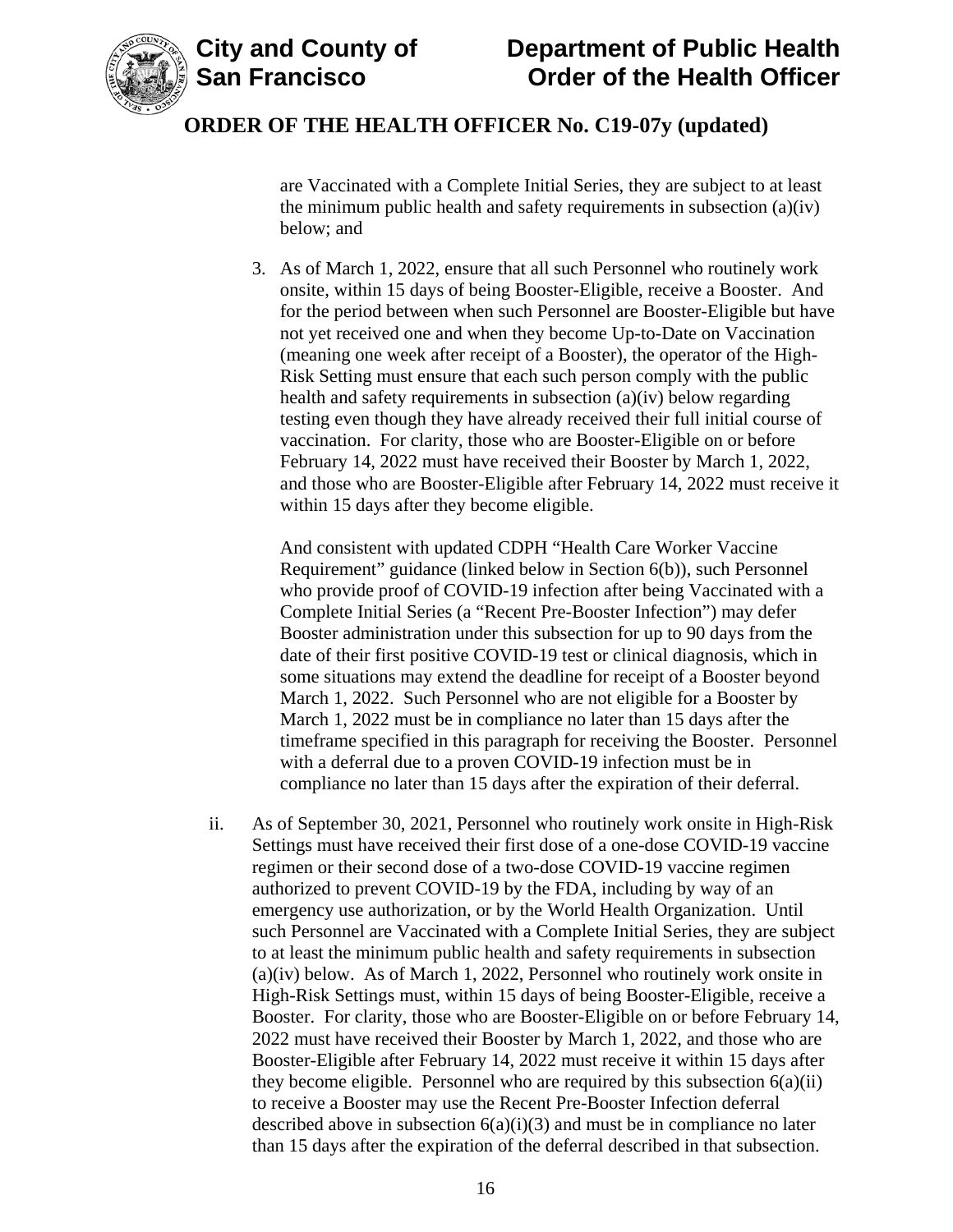

# **City and County of Department of Public Health Order of the Health Officer**

## **ORDER OF THE HEALTH OFFICER No. C19-07y (updated)**

For clarity, Personnel who routinely work onsite in High-Risk Settings and subject to this subsection  $6(a)(ii)$  includes firefighters, paramedics, emergency medical technicians (EMTs), and jail staff subject to CDPH's State and Local Correctional Facilities and Detention Centers Health Care Worker Vaccination Requirement (available at: [https://www.cdph.ca.gov/Programs/CID/DCDC/Pages/COVID-19/Order-of](https://www.cdph.ca.gov/Programs/CID/DCDC/Pages/COVID-19/Order-of-the-State-Public-Health-Officer-Correctional-Facilities-and-Detention-Centers-Health-Care-Worker-Vaccination-Order.aspx)[the-State-Public-Health-Officer-Correctional-Facilities-and-Detention-](https://www.cdph.ca.gov/Programs/CID/DCDC/Pages/COVID-19/Order-of-the-State-Public-Health-Officer-Correctional-Facilities-and-Detention-Centers-Health-Care-Worker-Vaccination-Order.aspx)[Centers-Health-Care-Worker-Vaccination-Order.aspx\)](https://www.cdph.ca.gov/Programs/CID/DCDC/Pages/COVID-19/Order-of-the-State-Public-Health-Officer-Correctional-Facilities-and-Detention-Centers-Health-Care-Worker-Vaccination-Order.aspx). Notwithstanding the foregoing, Personnel who routinely work onsite at homeless shelters (other than congregate living health facilities) are strongly recommended (but not required) to be Up-to-Date on Vaccination when they are Booster-Eligible.

For purposes only of this subsection (ii), firefighters, paramedics, and EMTs, have until June 30, 2022 to receive a Booster, or if they are not yet eligible before that date, then within 15 days of being Booster-Eligible. Until such firefighters, paramedics, and EMTs receive a Booster, they must be Vaccinated with a Complete Initial Series, free of any COVID-19 symptom, wear a Well-Fitted Mask, and have a negative Test in the manner required by subsection (iv)(1) below, to continue to work in a High-Risk Setting.

iii. Businesses and governmental entities with Personnel who are not permanently stationed or regularly assigned to a High-Risk Setting but who in the course of their duties may enter or work in High-Risk Settings on an intermittent or occasional basis or for short periods of time—including police, other law enforcement, and attorneys who enter jail settings or other High-Risk Settings as part of their work—are required to (1) ascertain vaccination status of all such Personnel and (2) ensure that before entering or working in any High-Risk Setting, all such Personnel are Vaccinated with a Complete Initial Series with any vaccine authorized to prevent COVID-19 by the FDA, including by way of an emergency use authorization, or by the World Health Organization, unless exempt under subsection (d) below. Additionally, as of September 29, 2021, all such Personnel must have received their first dose of a one-dose COVID-19 vaccine regimen or their second dose of a two-dose COVID-19 vaccine regimen authorized to prevent COVID-19 by the FDA, including by way of an emergency use authorization, or by the World Health Organization. Until such Personnel are Vaccinated with a Complete Initial Series, they are subject to at least the minimum public health and safety requirements in subsection (a)(iv) below. Personnel who are not permanently stationed or regularly assigned to a High-Risk Setting but who in the course of their duties may enter or work in High-Risk Settings even on an intermittent or occasional basis or for short periods of time are strongly recommended (but not required) to receive a Booster when they are Booster-Eligible. For clarity, Personnel subject to this subsection (a)(iii) who have not received their Booster but are Vaccinated with a Complete Initial series are not subject to the health and safety requirements in subsection (a)(iv) below, but must follow the Face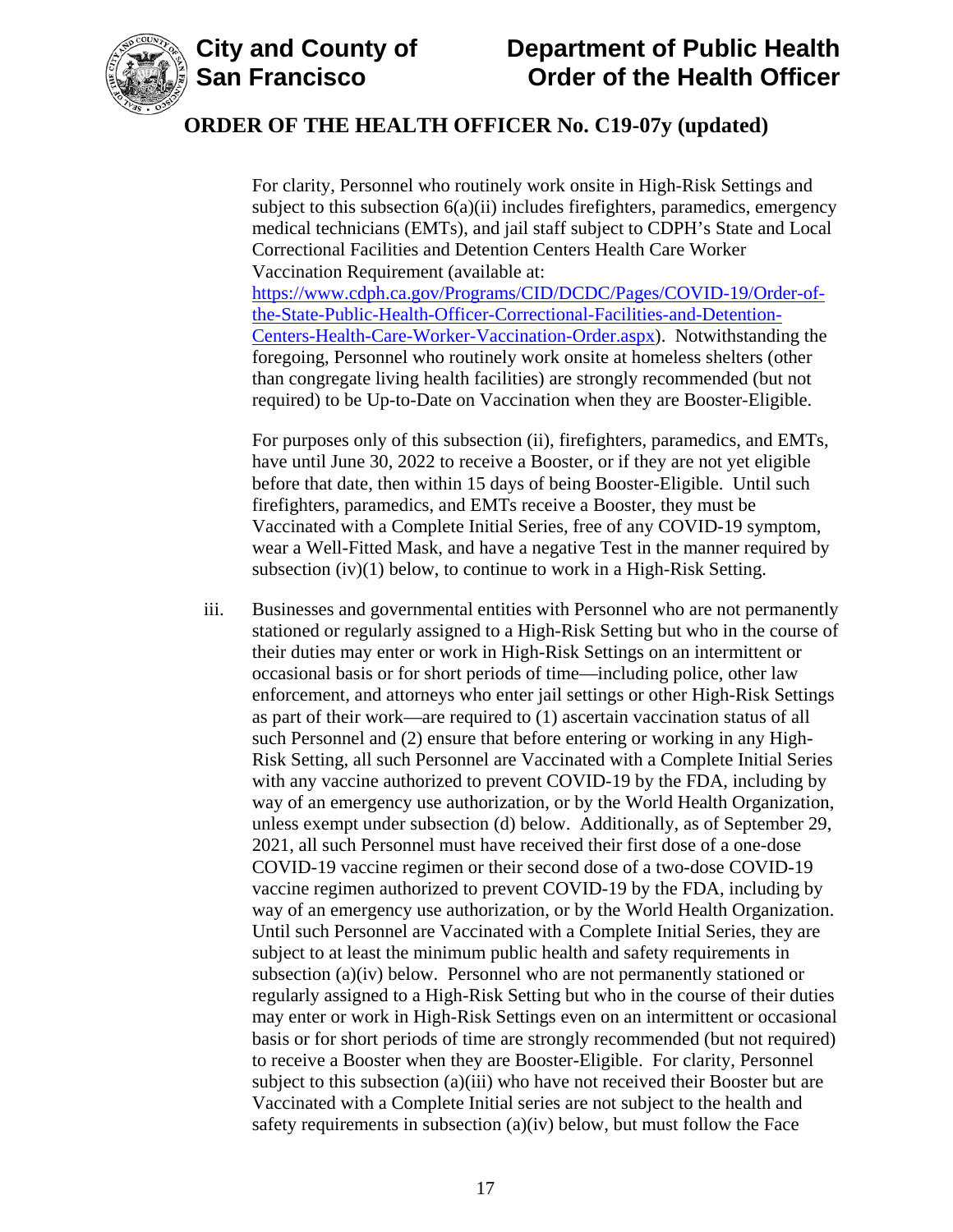

Covering Requirements and any other applicable federal, state, or local requirements.

- iv. All Businesses and governmental entities subject to this Section 6 must require any Personnel who routinely work onsite at a High-Risk Setting and are exempt or who are otherwise not Up-to-Date on Vaccination (for clarity, the reference to these Personnel means any person who is Booster-Eligible for but not yet received a Booster) to comply with at least the following public health and safety measures:
	- 1. get Tested for COVID-19 at least once a week—and at least twice a week for Personnel who are in general acute care hospitals, skilled nursing facilities, intermediate care facilities, and jails—using either a nucleic acid (including polymerase chain reaction (PCR)) or antigen test; and
	- 2. at all times at the worksite in the High-Risk Setting wear a face covering in compliance with the State Public Health Officer Order of July 26, 2021 ("CDPH Vaccination Status Order"), available at [https://www.cdph.ca.gov/Programs/CID/DCDC/Pages/COVID-19/Order](https://www.cdph.ca.gov/Programs/CID/DCDC/Pages/COVID-19/Order-of-the-State-Public-Health-Officer-Unvaccinated-Workers-In-High-Risk-Settings.aspx)[of-the-State-Public-Health-Officer-Unvaccinated-Workers-In-High-Risk-](https://www.cdph.ca.gov/Programs/CID/DCDC/Pages/COVID-19/Order-of-the-State-Public-Health-Officer-Unvaccinated-Workers-In-High-Risk-Settings.aspx)[Settings.aspx.](https://www.cdph.ca.gov/Programs/CID/DCDC/Pages/COVID-19/Order-of-the-State-Public-Health-Officer-Unvaccinated-Workers-In-High-Risk-Settings.aspx)

Because of the COVID-19 risks to any exempt Personnel who are not Upto-Date on Vaccination, the High-Risk Setting must provide such Personnel, on request, with a well-fitting non-vented N95 respirator and strongly encourage such Personnel to wear that respirator at all times when working with patients, residents, clients, or incarcerated people.

Regular testing and masking as required under this Section 6 are not as protective of public health as being Up-to-Date on Vaccination in helping prevent transmission of COVID-19; accordingly, those measures are a minimum safety requirement for exempt Personnel in High-Risk Settings. Businesses and governmental entities subject to this Section 6 may require additional safety measures for such Personnel. For example, factors a Business or governmental entity may consider in determining appropriate safety measures for exempt Personnel include, but are not limited to:

- a) Whether the Personnel will place other people at risk of transmission of COVID-19 because they are required to come into contact (including on an emergency basis) with other Personnel or with persons whose vaccination status is unknown, who are not yet eligible for the vaccine, or who are members of a vulnerable population (*e.g.*, the elderly, incarcerated people, and acute care patients);
- b) The type and frequency of testing available to the Personnel and whether the Business or governmental entity has the ability to provide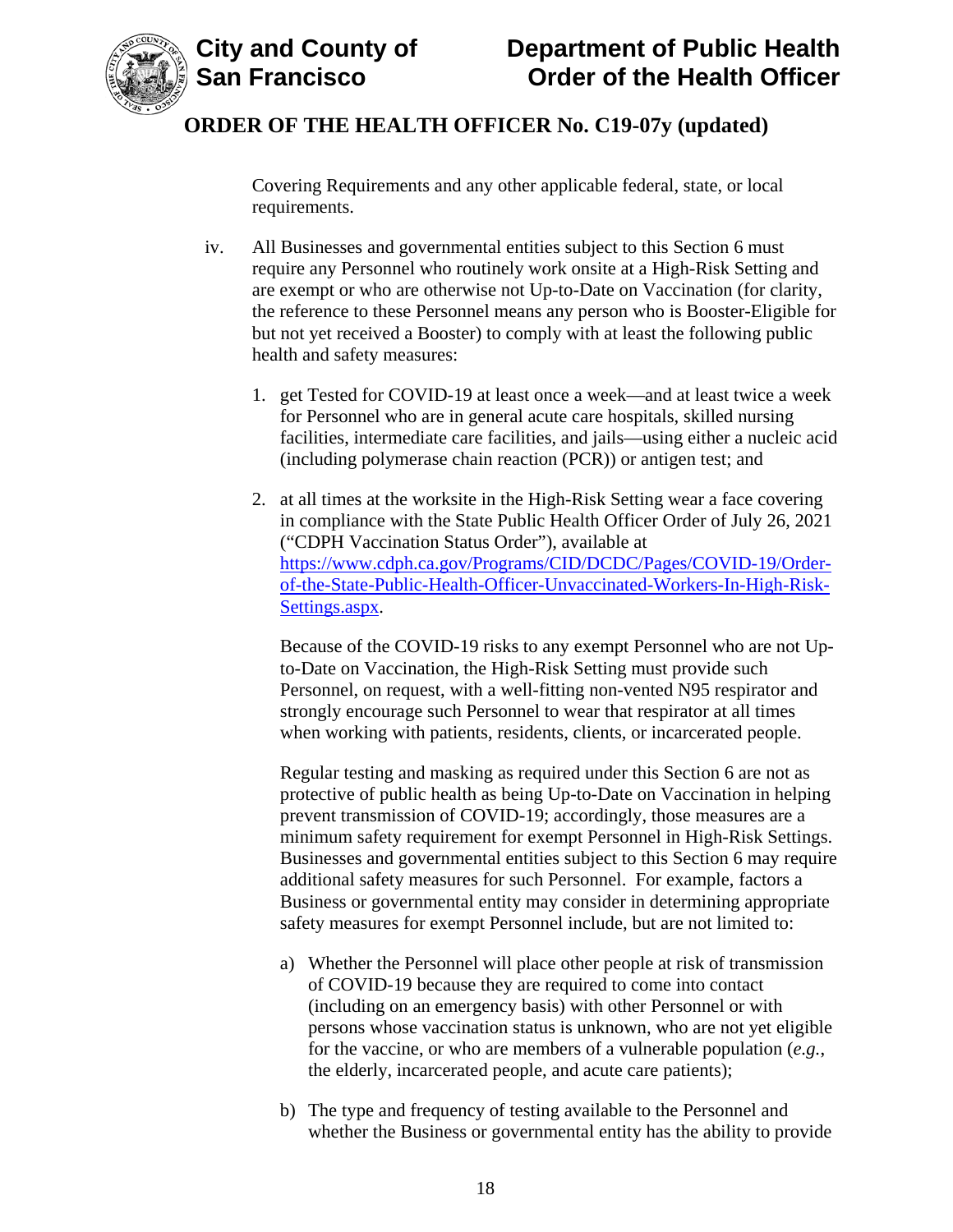

testing to Personnel, without relying on public health resources, and track the requisite testing;

- c) Whether the Business or governmental entity can ensure compliance with the mask mandate whenever the Personnel are around other people in the workplace; and
- d) Whether the proposed accommodation imposes an undue burden because it is costly, infringes on other Personnel's job rights or benefits, compromises workplace safety, decreases workplace efficiency, or requires other Personnel to do more than their share of potentially hazardous or burdensome work.

Nothing under the Order limits the ability of a Business or governmental entity under applicable law to determine whether they are unable to offer a reasonable accommodation to unvaccinated Personnel with an approved exemption and to exclude such exempt Personnel from a High-Risk Setting.

- v. All Businesses and governmental entities subject to this Section 6 must, consistent with applicable privacy laws and regulations, maintain records of employee vaccination or exemption status.
- vi. All Businesses and governmental entities subject to this Section 6 must provide these records to the Health Officer or other public health authorities promptly upon request, and in any event no later than the next business day after receiving the request.
- vii. This mandated vaccination schedule allows Businesses, governmental entities, and affected Personnel adequate time to comply with this Order. In the interest of protecting residents of High-Risk Settings, Personnel, and their families, Businesses, governmental entities, and affected Personnel are strongly urged to meet these vaccination requirements as soon as possible.

For clarity, this requirement applies to Personnel in other buildings in a site containing a High-Risk Setting, such as a campus or other similar grouping of related buildings, where such Personnel do any of the following: (i) access the acute care or patient, resident, client, or incarcerated person areas of the High-Risk Setting; or (ii) work in-person with patients, residents, clients, or incarcerated people who visit those areas. All people in San Francisco who work in a clinical setting with a population that is more vulnerable to COVID-19 are strongly urged to be Up-to-Date on Vaccination, including receiving a Booster as soon as Booster-Eligible.

If a person covered by the requirements of this Section 6 to be Up-to-Date on Vaccination recently had COVID-19 when that person would otherwise have been Booster-Eligible based on the period since becoming Vaccinated with a Complete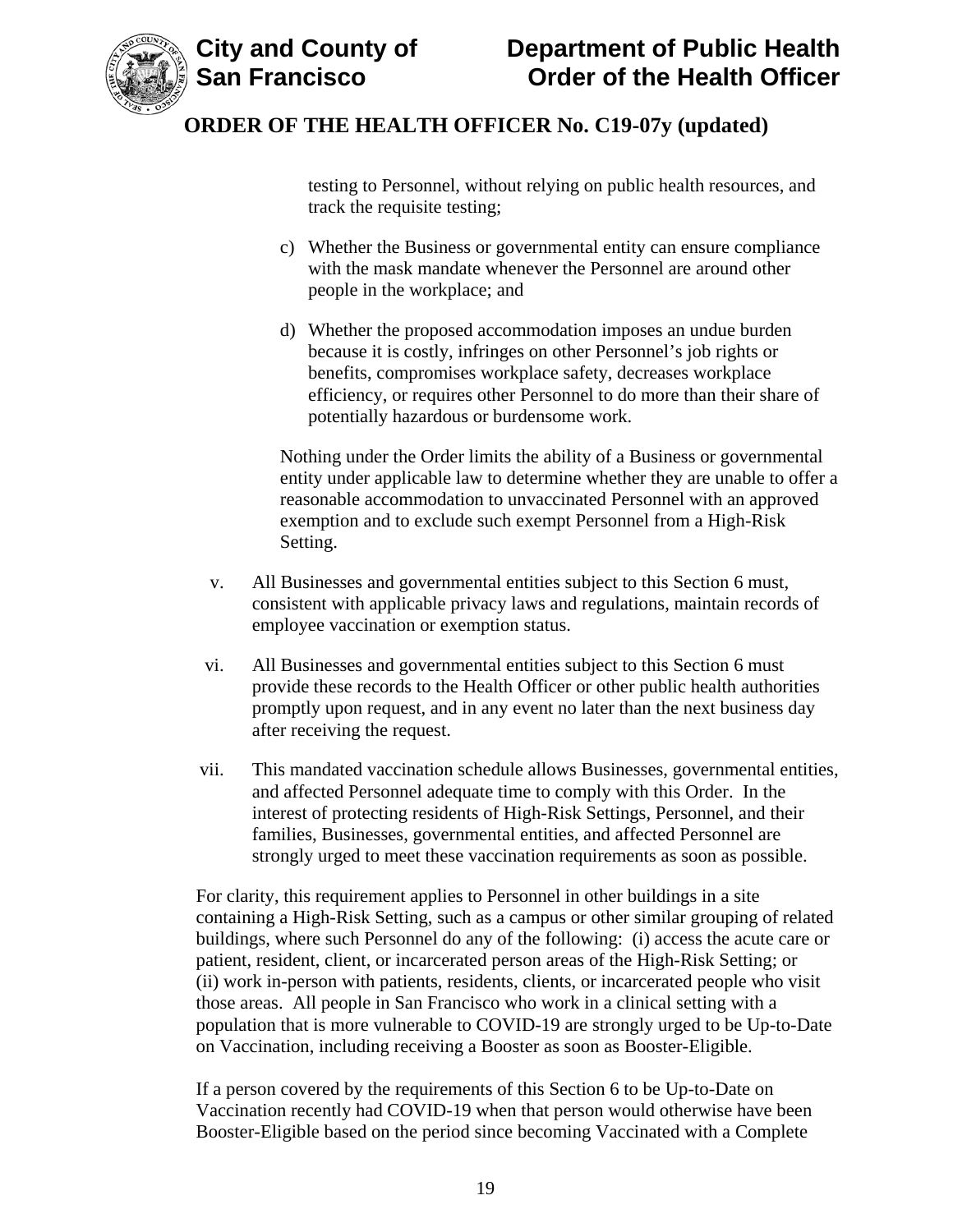



Initial Series, then that person should try to obtain the Booster as soon as possible at least 10 days after recovering and ending isolation. But to continue working in the High-Risk Setting that person does not need to receive the Booster until 30 days after recovering from infection and discontinuing isolation, unless a healthcare provider recommends in a note that the Booster be delayed for a longer specified period.

b. CDPH Requirements For Adult Care Facilities, Direct Care Workers, Other Health Care Workers, and Pharmacists. Businesses and governmental entities with Personnel in certain types of facilities and contexts, including those that provide health care, certain other care services, services in congregate settings, and the Personnel who work in those settings must comply with the following CDPH Orders and All Facilities Letters, including as they are updated in the future, which require Personnel of such Businesses and governmental entities to be Up-to-Date on Vaccination, including receipt of a Booster when Booster-Eligible, unless exempt under those Orders and All Facilities Letters by the deadlines listed in each order or letter:

"Adult Care Facilities and Direct Care Worker Vaccine Requirement", updated February 22, 2022, available online at [www.cdph.ca.gov/Programs/CID/DCDC/Pages/COVID-19/Order-of-the-State-](https://www.cdph.ca.gov/Programs/CID/DCDC/Pages/COVID-19/Order-of-the-State-Public-Health-Officer-Adult-Care-Facilities-and-Direct-Care-Worker-Vaccine-Requirement.aspx)[Public-Health-Officer-Adult-Care-Facilities-and-Direct-Care-Worker-Vaccine-](https://www.cdph.ca.gov/Programs/CID/DCDC/Pages/COVID-19/Order-of-the-State-Public-Health-Officer-Adult-Care-Facilities-and-Direct-Care-Worker-Vaccine-Requirement.aspx)[Requirement.aspx](https://www.cdph.ca.gov/Programs/CID/DCDC/Pages/COVID-19/Order-of-the-State-Public-Health-Officer-Adult-Care-Facilities-and-Direct-Care-Worker-Vaccine-Requirement.aspx)

"Health Care Worker Vaccine Requirement", updated February 22, 2022, available online at [www.cdph.ca.gov/Programs/CID/DCDC/Pages/COVID-19/Order-of-the-](https://www.cdph.ca.gov/Programs/CID/DCDC/Pages/COVID-19/Order-of-the-State-Public-Health-Officer-Health-Care-Worker-Vaccine-Requirement.aspx)[State-Public-Health-Officer-Health-Care-Worker-Vaccine-Requirement.aspx](https://www.cdph.ca.gov/Programs/CID/DCDC/Pages/COVID-19/Order-of-the-State-Public-Health-Officer-Health-Care-Worker-Vaccine-Requirement.aspx)

"Coronavirus Disease 2019 (COVID-19) Testing, Vaccination Verification and Personal Protective Equipment for Health Care Personnel (HCP) at Health Care Facilities" (AFL 21-29.3), updated February 22, 2022, available online at [www.cdph.ca.gov/Programs/CHCQ/LCP/Pages/AFL-21-29.aspx](https://www.cdph.ca.gov/Programs/CHCQ/LCP/Pages/AFL-21-29.aspx)

"Coronavirus Disease 2019 (COVID-19) Testing, Vaccination Verification and Personal Protective Equipment for Health Care Personnel (HCP) at the Various Types of Intermediate Care Facilities" (AFL 21-30.3), updated February 22, 2022, available online at [www.cdph.ca.gov/Programs/CHCQ/LCP/Pages/AFL-21-30.aspx](https://www.cdph.ca.gov/Programs/CHCQ/LCP/Pages/AFL-21-30.aspx)

"Coronavirus Disease 2019 (COVID-19) Vaccine Requirement for Healthcare Personnel (HCP)" (AFL 21-34.3), updated February 22, 2022, available online at [www.cdph.ca.gov/Programs/CHCQ/LCP/Pages/AFL-21-34.aspx.](https://www.cdph.ca.gov/Programs/CHCQ/LCP/Pages/AFL-21-34.aspx)

c. Dental Offices. Personnel who provide healthcare in dental offices are considered to provide care in "Clinics & Doctor Offices (including behavioral health, surgical)" under the following CDPH order and must comply with the requirements in that order: "Health Care Worker Vaccine Requirement", updated February 22, 2022, available online at [www.cdph.ca.gov/Programs/CID/DCDC/Pages/COVID-19/Order-](https://www.cdph.ca.gov/Programs/CID/DCDC/Pages/COVID-19/Order-of-the-State-Public-Health-Officer-Health-Care-Worker-Vaccine-Requirement.aspx)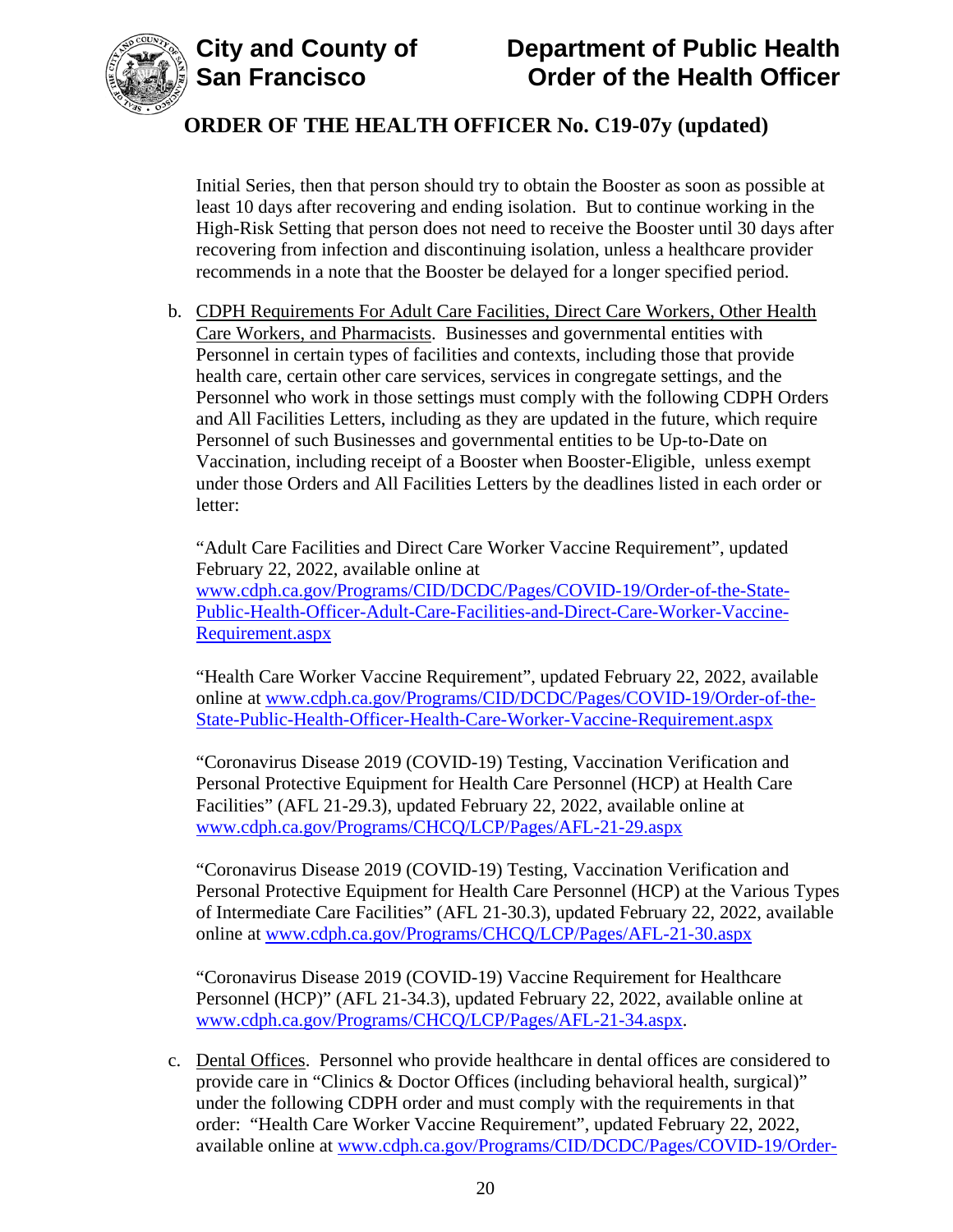

### [of-the-State-Public-Health-Officer-Health-Care-Worker-Vaccine-Requirement.aspx.](https://www.cdph.ca.gov/Programs/CID/DCDC/Pages/COVID-19/Order-of-the-State-Public-Health-Officer-Health-Care-Worker-Vaccine-Requirement.aspx)

- d. Limited Exemptions. Personnel covered by this Section 6 may be exempt from the vaccination requirements under this section only upon providing the requesting Business or governmental entity a declination form stating either of the following: (1) the individual is declining vaccination based on Religious Beliefs or (2) the individual is excused from receiving any COVID-19 vaccine due to Qualifying Medical Reasons. A sample ascertainment and declination form is available online at [www.sfdph.org/dph/covid-19/files/declination.pdf.](https://www.sfdph.org/dph/covid-19/files/declination.pdf) As to declinations for Qualifying Medical Reasons, to be eligible for this exemption Personnel must also provide to their employer or the Business a written statement signed by a physician, nurse practitioner, or other licensed medical professional practicing under the license of a physician stating that the individual qualifies for the exemption (but the statement should not describe the underlying medical condition or disability) and indicating the probable duration of the individual's inability to receive the vaccine (or if the duration is unknown or permanent, so indicate). As to declinations based on Religious Beliefs, a Business or governmental entity may seek additional information as allowed or required by applicable law to determine whether Personnel have a qualifying Religious Belief. Personnel who qualify for and are granted by the employing Business or governmental entity an exemption due to Religious Beliefs or Qualifying Medical Reasons, as provided above, must still follow at least the minimum health and safety requirements in subsection (a)(iv), above. Nothing in this Order is intended to limit any Business's or governmental entity's ability under applicable law to determine whether they are able to offer a reasonable accommodation to Personnel with an approved exemption. Because testing and masking is not as effective as being Up-to-Date on Vaccination at preventing the spread of COVID-19, a Business may determine that the minimum requirements in subsection (a)(iv) above are not sufficient to protect the health and safety of people in High-Risk Settings.
- e. Record Keeping Requirements. Businesses or governmental entities subject to this Section 6 must maintain records with following information:
	- i. For Personnel who are Vaccinated with a Complete Initial Series, and also for Personnel where being Up-to-Date on Vaccination is required by this Order: (1) full name and date of birth; (2) vaccine manufacturer; and (3) date of vaccine administration (for first dose and, if applicable, all subsequent doses required by this Order). Nothing in this subsection is intended to prevent an employer from requesting additional information or documentation to verify vaccination status, to the extent permissible under the law.
	- ii. For unvaccinated Personnel: signed declination forms with written health care provider's statement where applicable, as described in subsection (d) above.
- f. Compliance with CDPH Orders. In addition to the requirements set forth above: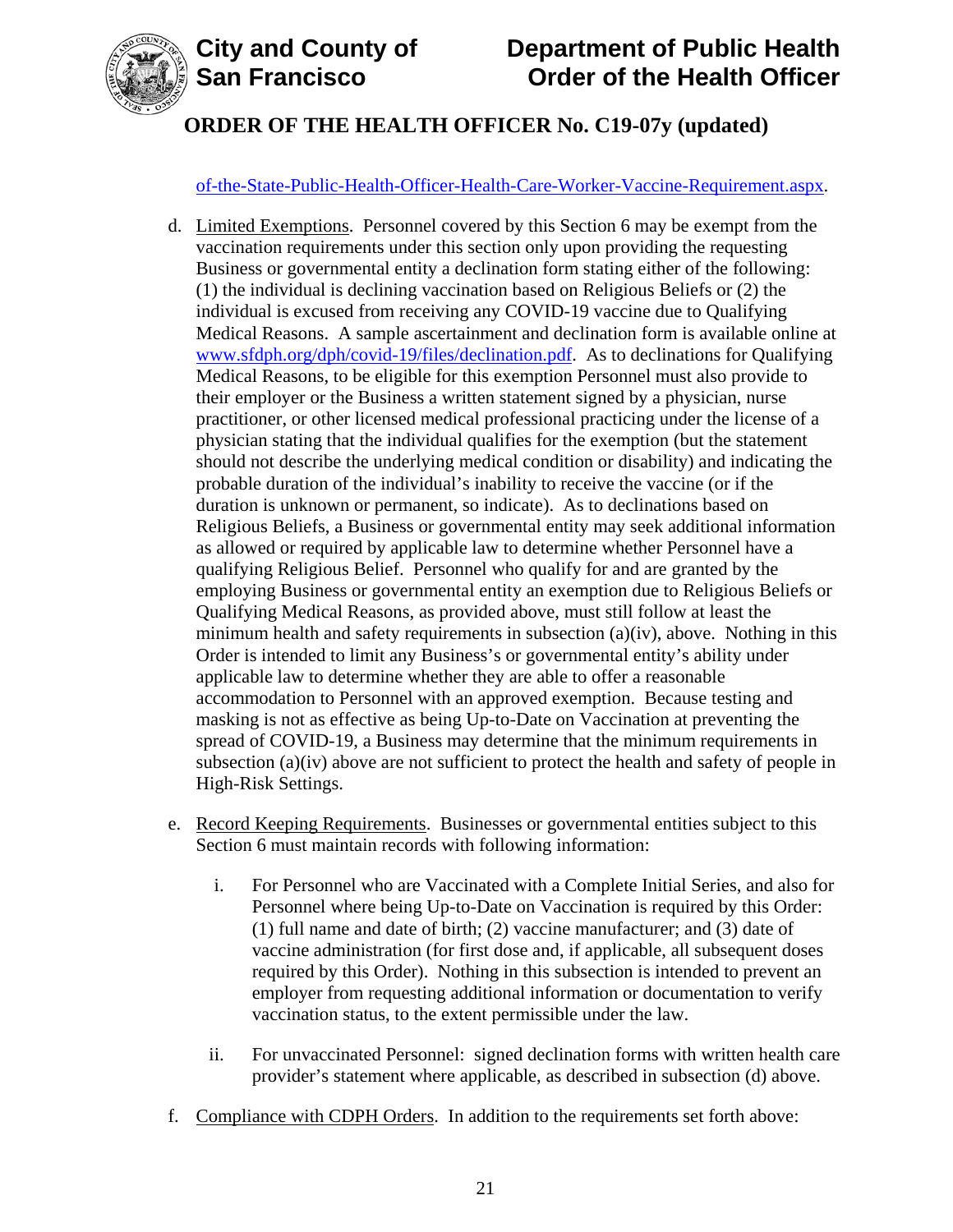

- i. Until any more health protective requirements in this section take effect, Businesses and governmental entities with Personnel in High-Risk Settings must comply with the requirements of the CDPH Vaccination Status Order; and
- ii. Businesses and governmental entities with Personnel in adult care facilities and Other Health Care Settings—as that term is defined in the CDPH Vaccination Status Order—must be in full compliance with the requirements of the CDPH Vaccination Status Order.
- iii. Businesses and governmental entities with Personnel who provide services or work in facilities covered by the State Public Health Officer Order of August 5, 2021, updated most recently on February 22, 2022 (titled "Health Care Worker Vaccine Requirement"), must comply with the requirements of that order, including as that order may be amended in the future. See [www.cdph.ca.gov/Programs/CID/DCDC/Pages/COVID-19/Order-of-the-](https://www.cdph.ca.gov/Programs/CID/DCDC/Pages/COVID-19/Order-of-the-State-Public-Health-Officer-Health-Care-Worker-Vaccine-Requirement.aspx)[State-Public-Health-Officer-Health-Care-Worker-Vaccine-Requirement.aspx.](https://www.cdph.ca.gov/Programs/CID/DCDC/Pages/COVID-19/Order-of-the-State-Public-Health-Officer-Health-Care-Worker-Vaccine-Requirement.aspx)
- g. Cooperation with Public Health Authorities. Businesses or governmental entities with Personnel subject to this Section 6 must cooperate with Health Officer or DPH requests for records, documents, or other information regarding the Business or governmental entity's implementation of these vaccination requirements. This cooperation includes, but is not limited to, identifying all jobs or positions within the organization and describing: (1) whether a given job or position is subject to the vaccination requirements of this Section 6, (2) how the Business or governmental entity determined a job or position is subject to vaccination requirements of this Section 6, and (3) how the Business or governmental entity is ensuring full compliance with the vaccination requirements set forth in this Section 6. Complete responses to these requests must be provided to the Health Officer or DPH promptly upon request, and in any event within three business days after receiving the request.
- h. Chart. For convenience of reference, a chart summarizing which settings and Personnel are subject to which state and local vaccination requirements is available at [https://www.sfdph.org/dph/alerts/files/C19-07-State-and-Local-Mandates-Chart.pdf.](https://www.sfdph.org/dph/alerts/files/C19-07-State-and-Local-Mandates-Chart.pdf)
- 7. Mega-Events. All Businesses, governmental entities, and other organizations hosting Mega-Events, including when held at schools or under Programs for Children and Youth as provided in Section 5 above, are strongly urged (but no longer required) to continue to follow the recommendations in the State's Post-Blueprint Guidance for Mega-Events, available online at [www.cdph.ca.gov/Programs/CID/DCDC/Pages/COVID-19/Beyond-](https://www.cdph.ca.gov/Programs/CID/DCDC/Pages/COVID-19/Beyond-Blueprint-Framework.aspx)[Blueprint-Framework.aspx,](https://www.cdph.ca.gov/Programs/CID/DCDC/Pages/COVID-19/Beyond-Blueprint-Framework.aspx) including requiring patrons and staff to either show proof of being Vaccinated with a Complete Initial Series or having received a negative COVID-19 Test as a condition to entry for indoor Mega-Events.
- 8. COVID-19 Health Indicators. The City will, for the time being, continue to make publicly available on its website updated data on COVID-19 case rates, hospitalizations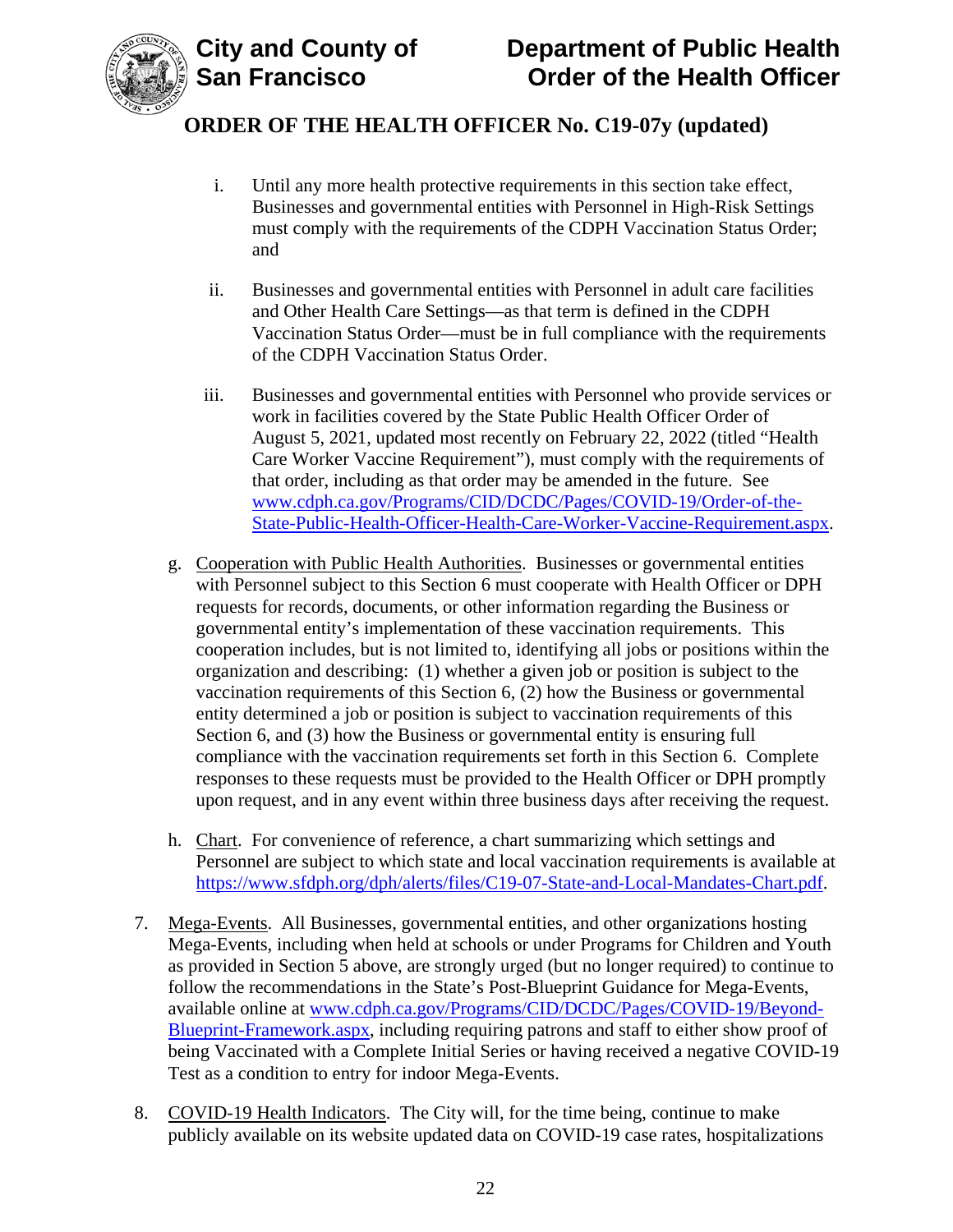



and vaccination rates. That information can be found online at [https://sf.gov/resource/2021/covid-19-data-and-reports.](https://sf.gov/resource/2021/covid-19-data-and-reports) The Health Officer will monitor this data, along with other data and scientific evidence, in determining whether to modify or rescind this Order, as further described in Section 2(a) above.

- 9. Incorporation of State and Local Emergency Proclamations and Federal and State Health Orders. The Health Officer is issuing this Order in accordance with, and incorporates by reference, the emergency proclamations and other federal, state, and local orders and other pandemic-related orders described below in this Section. But this Order also functions independent of those emergency proclamations and other actions, and if any State, federal, or local emergency declaration, or any State or federal order or other guidance, is repealed, this Order remains in full effect in accordance with its terms (subject to Section 13 below).
	- a. State and Local Emergency Proclamations. This Order is issued in accordance with, and incorporates by reference, the March 4, 2020 Proclamation of a State of Emergency issued by the Governor, the February 25, 2020 Proclamation by the Mayor Declaring the Existence of a Local Emergency, and the March 6, 2020 Declaration of Local Health Emergency Regarding Novel Coronavirus 2019 (COVID-19) issued by the Health Officer, as each of them have been and may be modified, extended, or supplemented.
	- b. State Health Orders. This Order is also issued in light of the various orders, directives, rules, and regulations of the State, including, but not limited to, those of the State's Public Health Officer and Cal/OSHA. The State has expressly acknowledged that local health officers have authority to establish and implement public health measures within their respective jurisdictions that are more restrictive than those implemented by the State Public Health Officer.
	- c. Federal Orders. This Order is further issued in light of federal emergency declarations and orders, including, but not limited to, the January 20, 2021 Executive Order on Protecting the Federal Workforce and Requiring Mask-Wearing, which requires all individuals in Federal buildings and on Federal land to wear masks, maintain physical distance, and adhere to other public health measures, and the February 2, 2021 Order of the CDC, which requires use of masks on public transportation, as each of them may have been and may be modified, extended or supplemented.

#### 10. Obligation to Follow Stricter Requirements of Orders.

Based on local health conditions, this Order includes a limited number of health and safety restrictions that are more stringent or more detailed than those contained under State orders. Where a conflict exists between this Order and any state or federal public health order related to the COVID-19 pandemic, the most restrictive provision (*i.e.*, the more protective of public health) controls. Consistent with California Health and Safety Code section 131080 and the Health Officer Practice Guide for Communicable Disease Control in California, except where the State Health Officer may issue an order expressly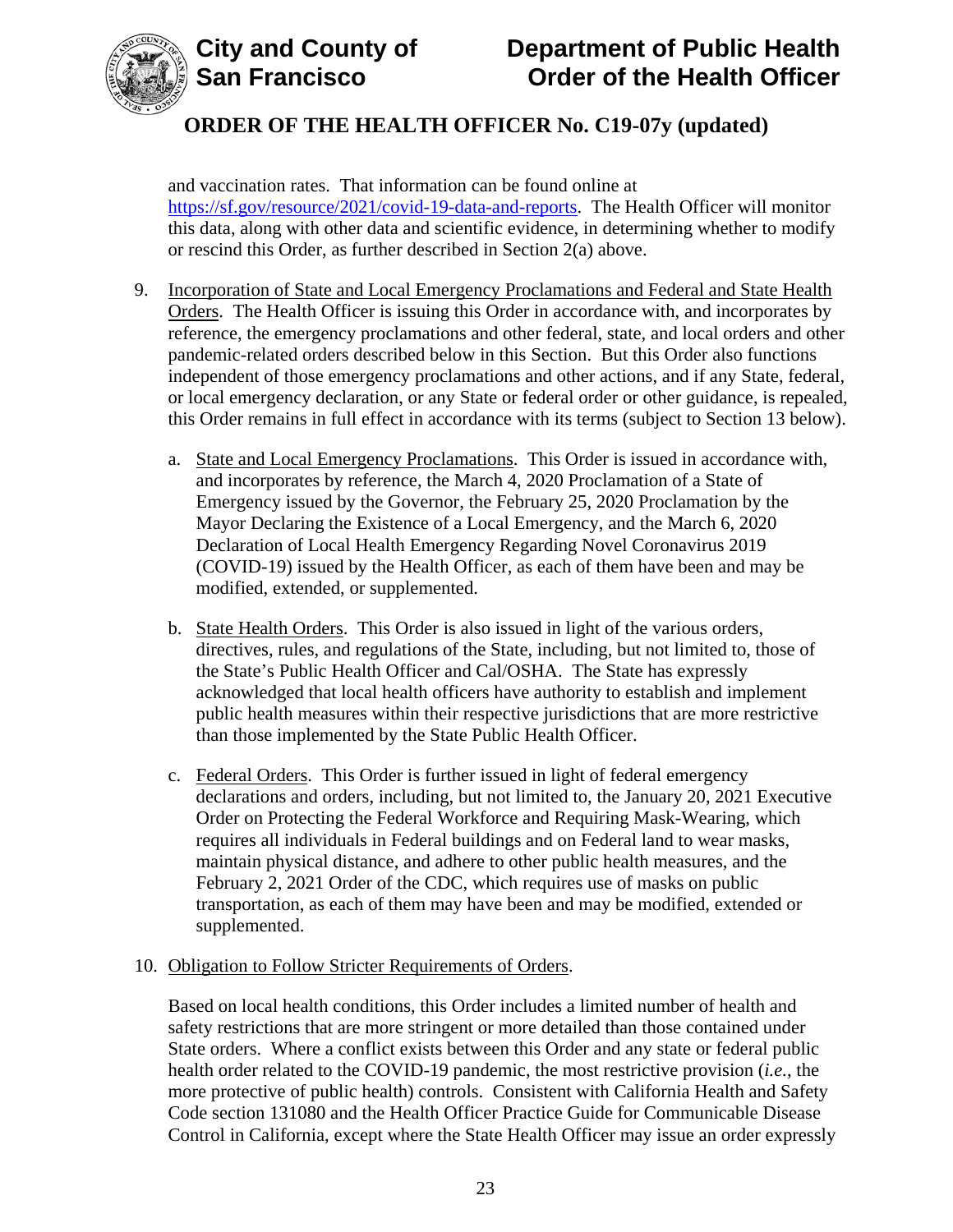

directed at this Order and based on a finding that a provision of this Order constitutes a menace to public health, any more restrictive measures in this Order continue to apply and control in this County.

#### 11. Obligation to Follow Health Officer Orders and Directives and Mandatory State Guidance.

In addition to complying with all provisions of this Order, all individuals and entities, including all Businesses and governmental entities, must also follow any applicable orders and directives issued by the Health Officer (available online at [www.sfdph.org/healthorders](http://www.sfdph.org/healthorders) and [www.sfdph.org/directives\)](https://www.sfdph.org/directives) and any applicable mandatory guidance issued by the State Health Officer or California Department of Public Health. To the extent that provisions in the orders or directives of the Health Officer and the mandatory guidance of the State conflict, the more restrictive provisions (*i.e.*, the more protective of public health) apply. In the event of a conflict between provisions of any previously-issued Health Officer order or directive and this Order, this Order controls over the conflicting provisions of the other Health Officer order or directive.

#### 12. Enforcement.

Under Government Code sections 26602 and 41601 and Health and Safety Code section 101029, the Health Officer requests that the Sheriff and the Chief of Police in the County ensure compliance with and enforce this Order. The violation of any provision of this Order (including, without limitation, any health directives) constitutes an imminent threat and immediate menace to public health, constitutes a public nuisance, and is punishable by fine, imprisonment, or both. DPH is authorized to respond to such public nuisances by issuing Notice(s) of Violation and ordering premises vacated and closed until the owner, tenant, or manager submits a written plan to eliminate all violations and DPH finds that plan satisfactory. Such Notice(s) of Violation and orders to vacate and close may be issued based on a written report made by any City employees writing the report within the scope of their duty. DPH must give notice of such orders to vacate and close to the Chief of Police or the Chief's designee to be executed and enforced by officers in the same manner as provided by San Francisco Health Code section 597. As a condition of allowing a Business to reopen, DPH may impose additional restrictions and requirements on the Business as DPH deems appropriate to reduce transmission risks, beyond those required by this Order and other applicable health orders and directives.

#### 13. Effective Date.

This Order is effective at 12:01 a.m. on June 15, 2021 and will continue, as updated, to be in effect until the Health Officer rescinds, supersedes, or amends it in writing. The changes made in the March 31, 2022 update are effective at 12:01 a.m. on April 1, 2022.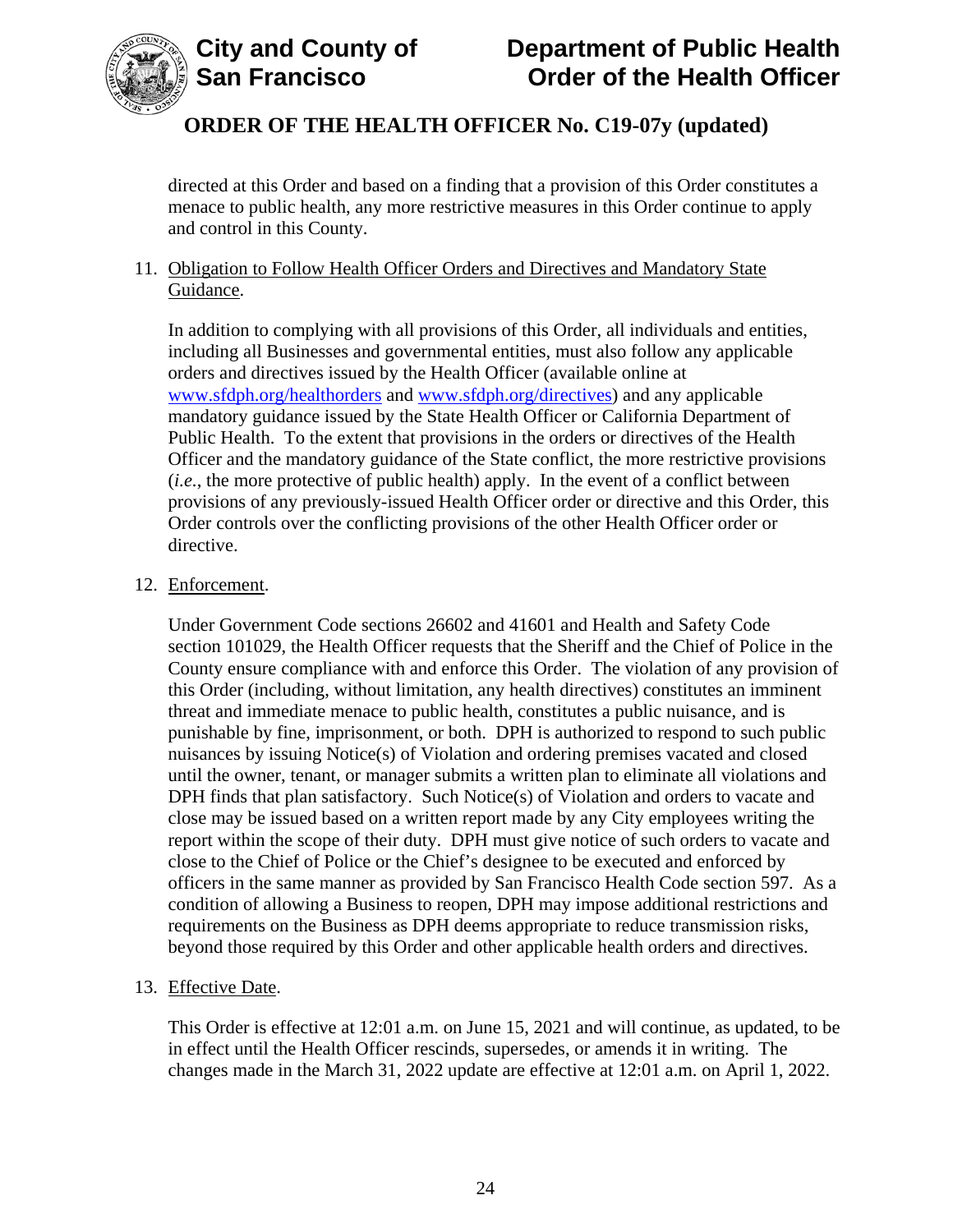

# **City and County of Department of Public Health Order of the Health Officer**

# **ORDER OF THE HEALTH OFFICER No. C19-07y (updated)**

### 14. Relation to Other Orders of the San Francisco Health Officer.

At 12:01 a.m. on April 1, 2022, this Order revises and entirely replaces the prior update to Health Officer Order No. C19-07y (issued March 10, 2022). Leading up to and in connection with the effective date of this Order, the Health Officer has rescinded a number of other orders and directives relating to COVID-19, including those listed in the Health Officer's Omnibus Rescission of Health Officer Orders and Directives, dated June 11, 2021. On and after the effective date of this Order, the following orders and directives of the Health Officer shall continue in full force and effect: Order Nos. C19-16 (hospital patient data sharing), C19-18 (vaccine data reporting), C19-19 (minor consent to vaccination), and C19-20 (test collection sites); and the directives that this Order references in Sections 3 and 5, as the Health Officer may separately amend or later terminate any of them. Health Officer Order No. C19-15 was also reinstated on August 19, 2021, and remains in effect as outlined in that order (including as it is amended in the future). Also, this Order also does not alter the end date of any other Health Officer order or directive having its own end date or that continues indefinitely.

#### 15. Copies.

The County must promptly provide copies of this Order as follows: (1) by posting on the DPH website (www.sfdph.org/healthorders); (2) by posting at City Hall, located at 1 Dr. Carlton B. Goodlett Pl., San Francisco, CA 94102; and (3) by providing to any member of the public requesting a copy.

16. Severability.

If a court holds any provision of this Order or its application to any person or circumstance to be invalid, then the remainder of the Order, including the application of such part or provision to other persons or circumstances, shall not be affected and shall continue in full force and effect. To this end, the provisions of this Order are severable.

#### **IT IS SO ORDERED:**

City and County of San Francisco

Susan Philip, MD, MPH, Dated: March 31, 2022 Health Officer of the

Attachment:

• Appendix A – Face Covering Requirements (last updated March 31, 2022)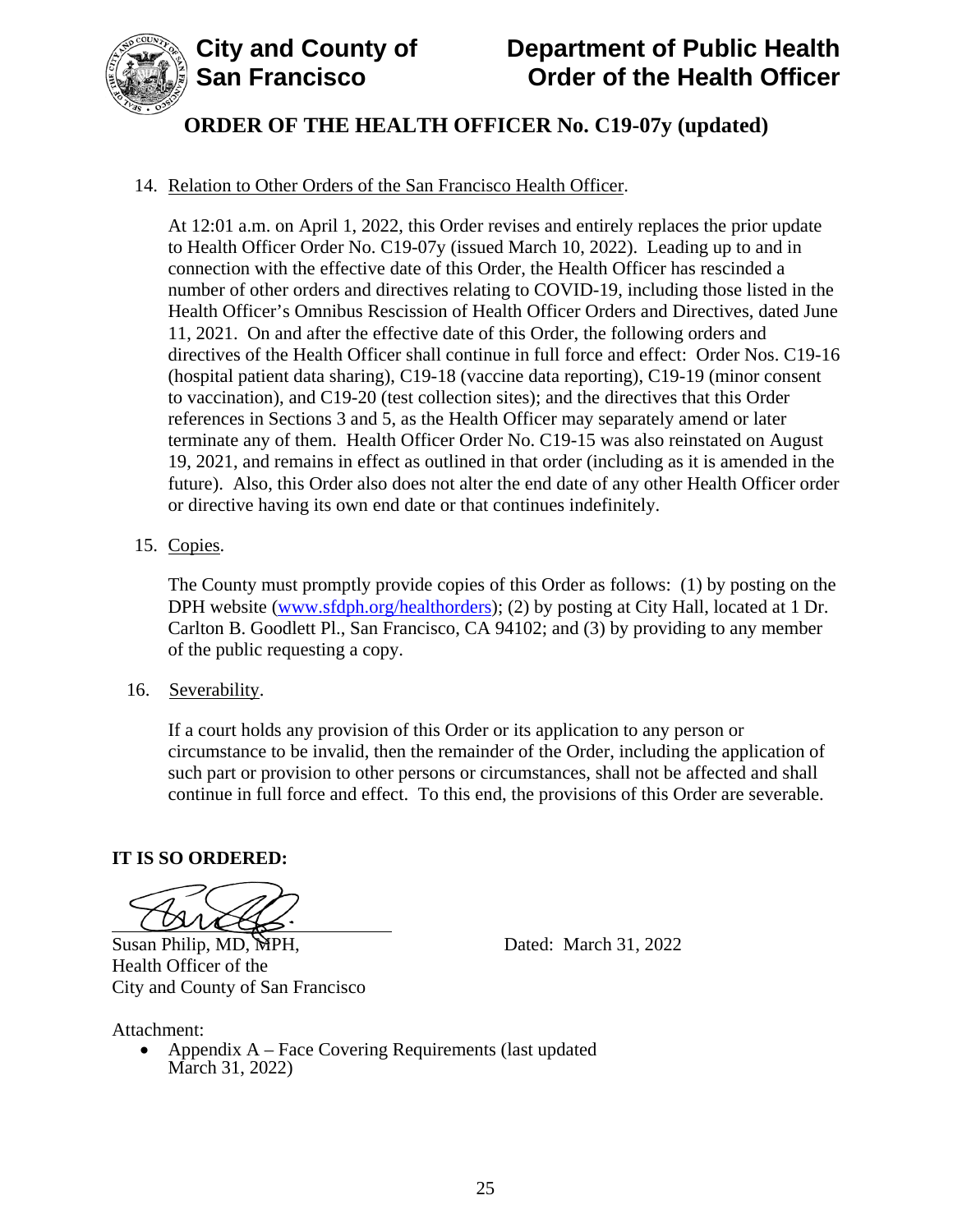#### **[March 31, 2022]**

#### 1. General Recommendation to Wear a Well-Fitted Mask; Requirement in Limited Indoor Settings.

The intent of this Order and the masking rules in this Appendix is to align with the masking rules and recommendations issued by the State of California and the federal government, with this Appendix providing additional information for specific situations to help Businesses, governmental entities, and individuals comply with those rules and recommendations and make informed choices to improve safety during the pandemic.

Everyone, including even people who are Vaccinated with a Complete Initial Series or are Up-to-Date on Vaccination (meaning they have completed their initial course of vaccination and have received a Booster once eligible for a Booster, as further defined in Section 1 of the body of the Order), is recommended to wear a Well-Fitted Mask in indoor public settings in the following situations:

- When an individual wants added protection based on individual risk tolerance, for example, when indoors with people whose vaccination status is unknown. People should respect an individual's decision to wear face coverings even in settings where they are not required, and no Business or other person should take an adverse action against individuals who chose to wear a face covering to protect their health.
- When there is a higher risk of community spread and infection, such as during surges caused by future variants.
- When an individual, or someone with whom an individual lives or works, is at a higher risk of a negative health outcome, such as older and immuno-compromised individuals.

Additional Face Covering Requirements may be imposed elsewhere in this Order or by state or federal rules or regulations.

Also, everyone is required to wear a Well-Fitted Mask, regardless of vaccination status, in the following indoor settings: public transportation and public transportation facilities; ; emergency shelters and cooling and heating centers; High-Risk Settings (as defined in Section 1 of the Order); health care and other long-term care and adult and senior care facilities where masking is required by regulatory orders and rules; and anywhere else that federal or state health orders require doing so, as described in Section 3(b)(i) of the Order and this Appendix. For public transportation and public transportation facilities, masks are required indoors under this Order as well as under federal law (with the United States Transportation Security Administration recently announcing its extension of an indoor mask mandate for public transit through at least April 18, 2022) and the CDPH Guidance for the Use of Face Masks.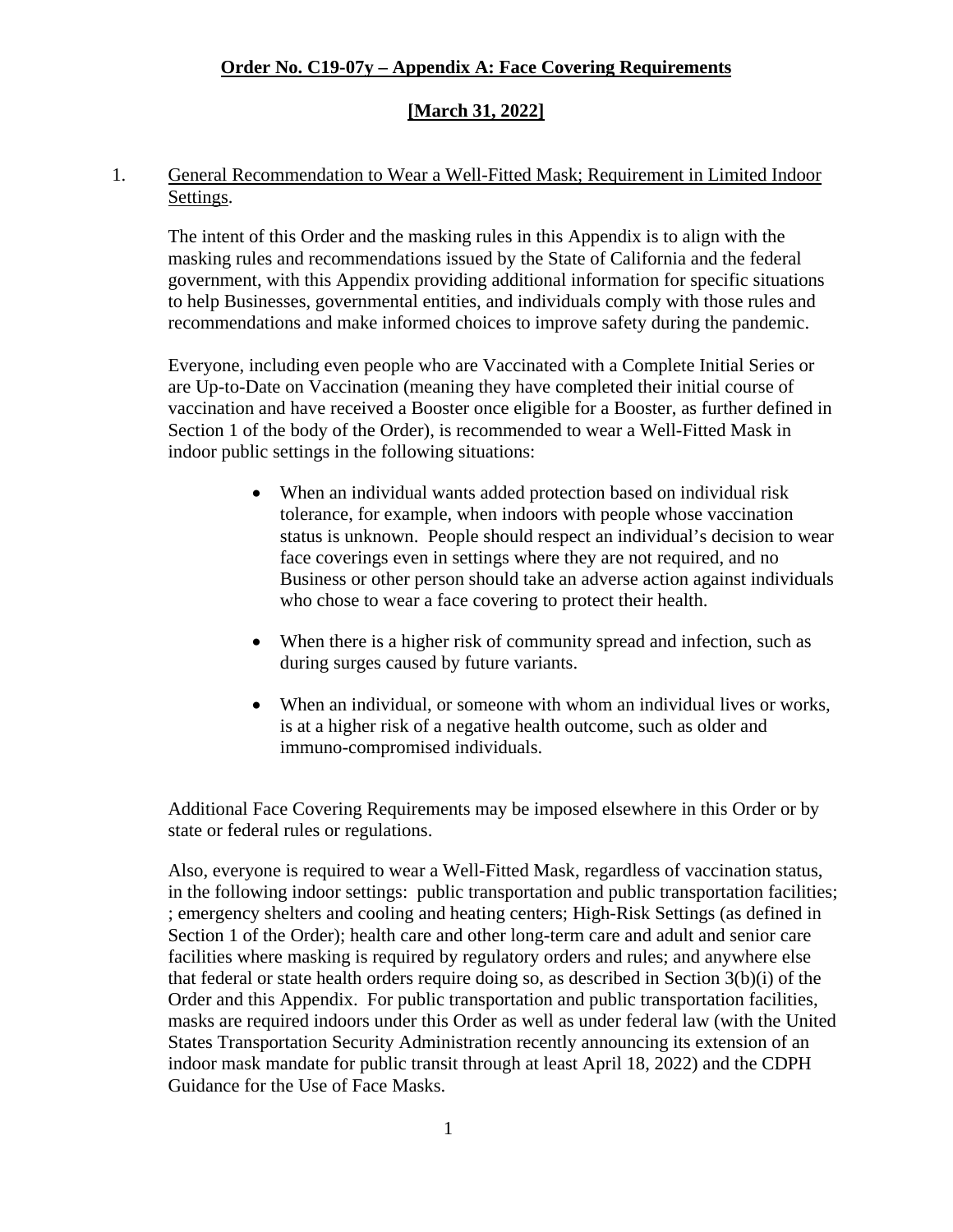### **[March 31, 2022]**

Employees may be subject to additional restrictions or be required to provide additional documentation under state or federal laws and regulations, including Cal/OSHA's regulations. Businesses and other entities must adhere to applicable Cal/OSHA regulations relating to COVID-19 health and safety measures in the workplace and should frequently check for updates to those regulations such as by checking online at [www.dir.ca.gov/dosh/coronavirus/covid19faqs.html.](https://www.dir.ca.gov/dosh/coronavirus/covid19faqs.html)

And as provided in Section 6 below, individual Businesses, governmental entities, or venue operators or hosts may impose requirements regarding masking, in addition to those in this Order, that are more protective of public health.

#### 2. Ventilation.

Businesses and operators of other public and private facilities where people may remove their Well-Fitted Masks indoors are encouraged to use at least one of the following ventilation strategies: (1) all available windows and doors accessible to fresh outdoor air are kept open as long as air quality and weather conditions permit; (2) fully operational HVAC system; or (3) appropriately sized portable air cleaners in each room. For clarity, if windows and doors are closed due to air quality or weather conditions, then a Business or operator of a public or private facility should whenever feasible follow at least one of remaining ventilation strategies before allowing people to remove their Well-Fitted Masks under this Order.

#### 3. Proof of Vaccination.

Businesses, governmental entities, and other venue operators or hosts are encouraged to require people to provide proof that they are Vaccinated with a Complete Initial Series or are Up-to-Date on Vaccination (including receipt of a Booster once Booster-Eligible) before allowing people to remove their Well-Fitted Mask indoors. And as provided in the Order, each Business, governmental entity, and other entity that is required to confirm proof of being Vaccinated with the Complete Initial Series is strongly urged to implement measures as soon as possible to require its patrons and staff (as distinct from Personnel) to be Up-to-Date on Vaccination, including requiring them to show proof of receipt of a Booster once they are eligible.

Despite the easing of masking requirements under this update to the Order, Businesses, governmental entities, and other venue operators or hosts may still require all patrons to wear a Well-Fitted Mask in their facilities. And no person can be prevented from wearing a Well-Fitted Mask as a condition of participation in an activity or entry into a Business.

4. Status-Based Exemptions. The following exemptions apply in the limited situations where Well-Fitted Masks are still required under this Order.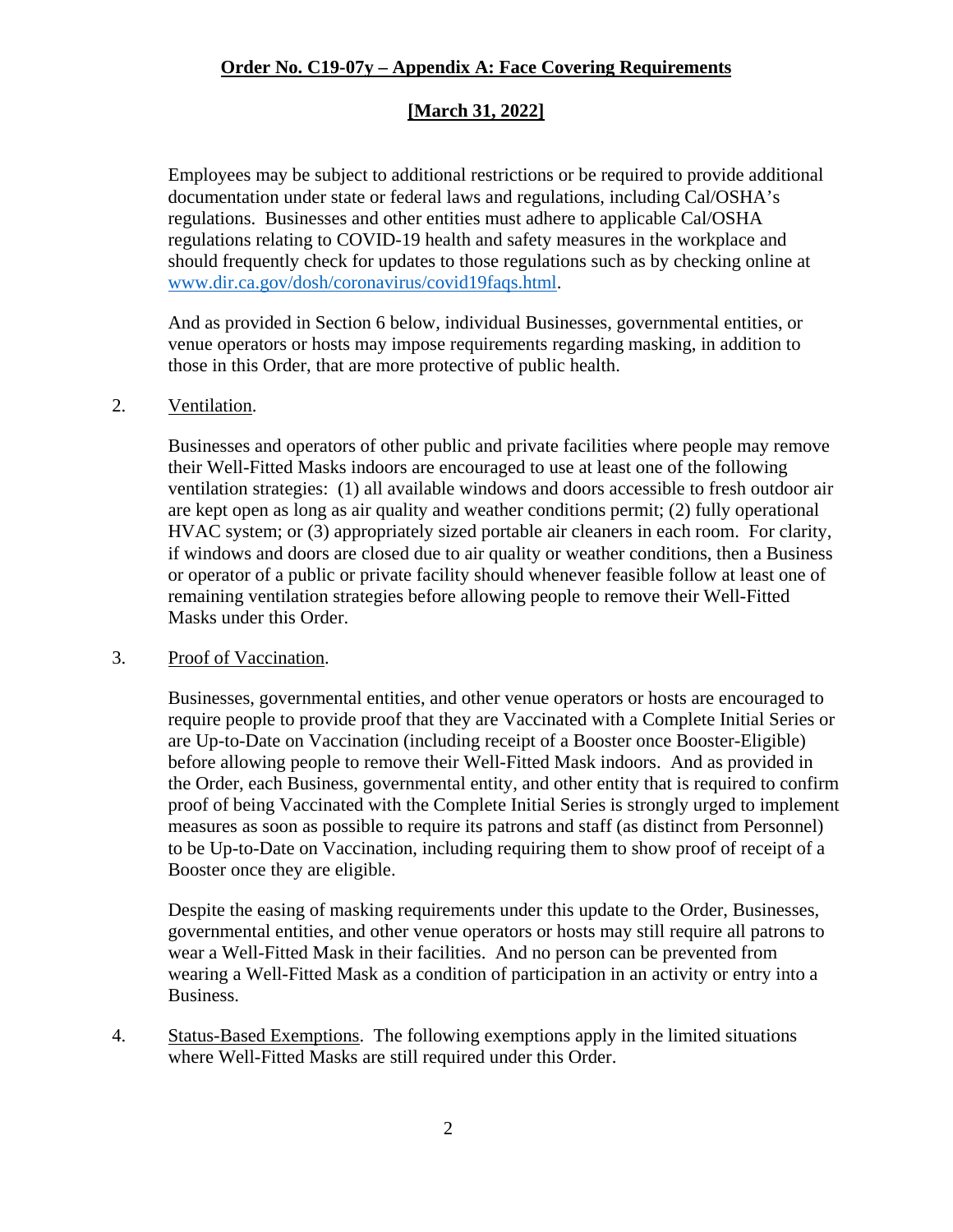#### **[March 31, 2022]**

a. Medical or Safety Exemption. A person does not need to wear a Well-Fitted Mask when they can show: (1) a medical professional has provided a written exemption to the Face Covering Requirement, based on the person's medical condition, other health concern, or disability; or (2) that they are hearing impaired, or communicating with a person who is hearing impaired, where the ability to see the mouth is essential for communication; or (3) wearing a Well-Fitted Mask while working would create a risk to the person related to their work as determined by local, state, or federal regulators or workplace safety guidelines. In accordance with CDPH and CDC guidelines, if a person is required by this Order to wear a Well-Fitted Mask but is exempt from wearing one under this paragraph, they still must wear an alternative face covering, such as a face shield with a drape on the bottom edge, unless they can show either: (1) a medical professional has provided a written exemption to this alternative face covering requirement, based on the person's medical condition, other health concern, or disability; or (2) wearing an alternative face covering while working would create a risk to the person related to their work as determined by local, state, or federal regulators or workplace safety guidelines.

A Well-Fitted Mask should also not be used by anyone who has trouble breathing or is unconscious, incapacitated, or otherwise unable to remove the Well-Fitted Mask without assistance.

- b. Children. In accordance with CDPH and CDC guidelines, any child younger than two years old must not wear a Well-Fitted Mask because of the risk of suffocation. When required to do so by this Order, Children age two to nine years must wear Well-Fitted Masks to the greatest extent feasible. Children age two to nine years may wear an alternative face covering (as that term is described in Section 4(a), above) if their parent or caregiver determines it will improve the child's ability to comply with this Order. Children age two to nine and their accompanying parents or caregivers should not be refused any essential service based on a child's inability to wear a Well-Fitted Mask (for example, if a four-year old child refuses to keep a Well-Fitted Mask on in a grocery store), but the parent or caregiver should when possible take reasonable steps to have the child, when required to do so by this Order, wear a Well-Fitted Mask to protect others and minimize instances when children without Well-Fitted Masks are brought into settings with other people. Parents and caregivers of children age two to nine years must supervise the use of Well-Fitted Masks to ensure safety and avoid misuse. Children must wear face coverings in schools as required under State health rules.
- c. Personal Protective Equipment. A person required by this Order to wear a Well-Fitted Mask does not need to do so when wearing personal protective equipment ("PPE") that is more protective than a Well-Fitted Mask, including when required by (i) any workplace policy or (ii) any local, state, or federal law, regulation, or other mandatory guidance. When a person is not required to wear such PPE and in an indoor public setting, they must wear a Well-Fitted Mask or PPE that is more protective unless otherwise exempted under this Order.